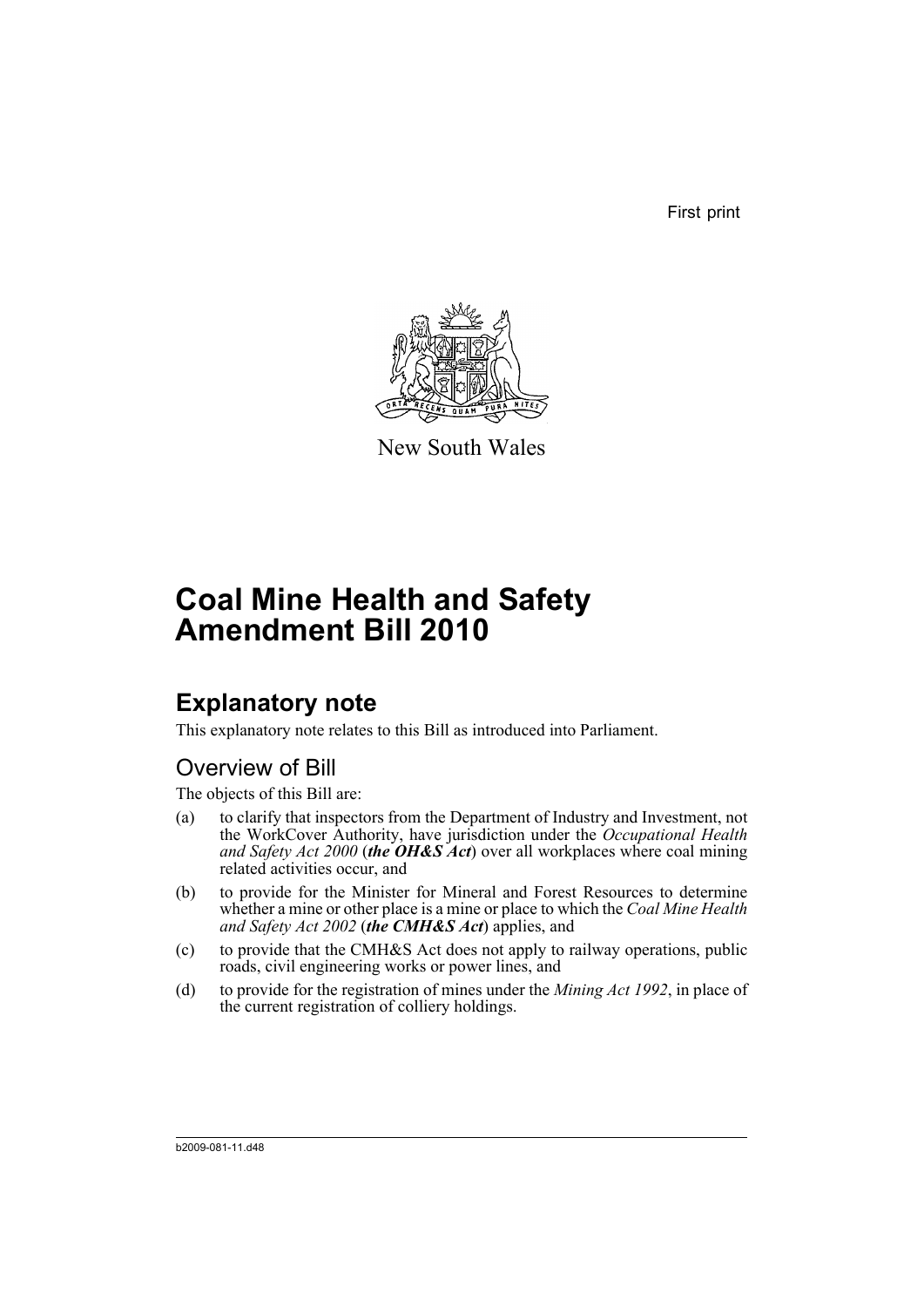Explanatory note

## Outline of provisions

**Clause 1** sets out the name (also called the short title) of the proposed Act.

**Clause 2** provides that the proposed Act commences on a day or days to be proclaimed.

### **Schedule 1 Amendment of Coal Mine Health and Safety Act 2002 No 129**

**Schedule 1 [1]** omits the definition of a term that will no longer be used and inserts instead a definition of *abandoned mine*, which includes a discontinued mine, a closed mine (other than a suspended mine) and a former mine.

**Schedule 1 [2]** inserts four definitions (two of which are transferred from elsewhere in the CMH&S Act, having been omitted by **Schedule 1 [15]**). *Coal exploration* is defined as the carrying out of works on, or the removal of samples from, land for the purpose of testing the coal-bearing qualities of the land, but the definition provides for the regulations to exclude activities or classes of activities.

**Schedule 1 [3]** replaces the definition of *coal exploration site* so that it means a place where coal exploration is carried out and includes a place where coal exploration has been carried out and that is being rehabilitated.

**Schedule 1 [4]** replaces the definition of *coal operation*. The new definition includes any place of work to which the CMH&S Act applies that is prescribed by the regulations.

**Schedule 1 [5]** replaces the definition of *colliery holder*. The new definition clarifies that, in relation to land subject to an authority for coal granted under the *Mining Act 1992*, the colliery holder is the person who holds the authority. In relation to land subject to a licence for coal granted under the *Offshore Minerals Act 1999*, the colliery holder is the person who holds the licence. In relation to other land, the colliery holder is the person having beneficial ownership of the mine.

**Schedule 1 [6]** replaces the definition of *colliery holding*.

**Schedule 1 [7]** updates the definition of *Department*.

**Schedule 1 [8] and [9]** replace the definition of *mine*. The new definition of the noun extends beyond any coal operation within which coal is disturbed in its natural place of formation, and means any of the following:

- (a) any place where the extraction of material from land for the purpose of recovering coal is carried out,
- (b) any coal preparation plant at or near the place from which the material or coal was extracted.
- (c) any place where the storage or treatment of waste resulting from the extraction of material from land for the purpose of recovering coal is carried out (if that place is at or near the place from which the material or coal was extracted),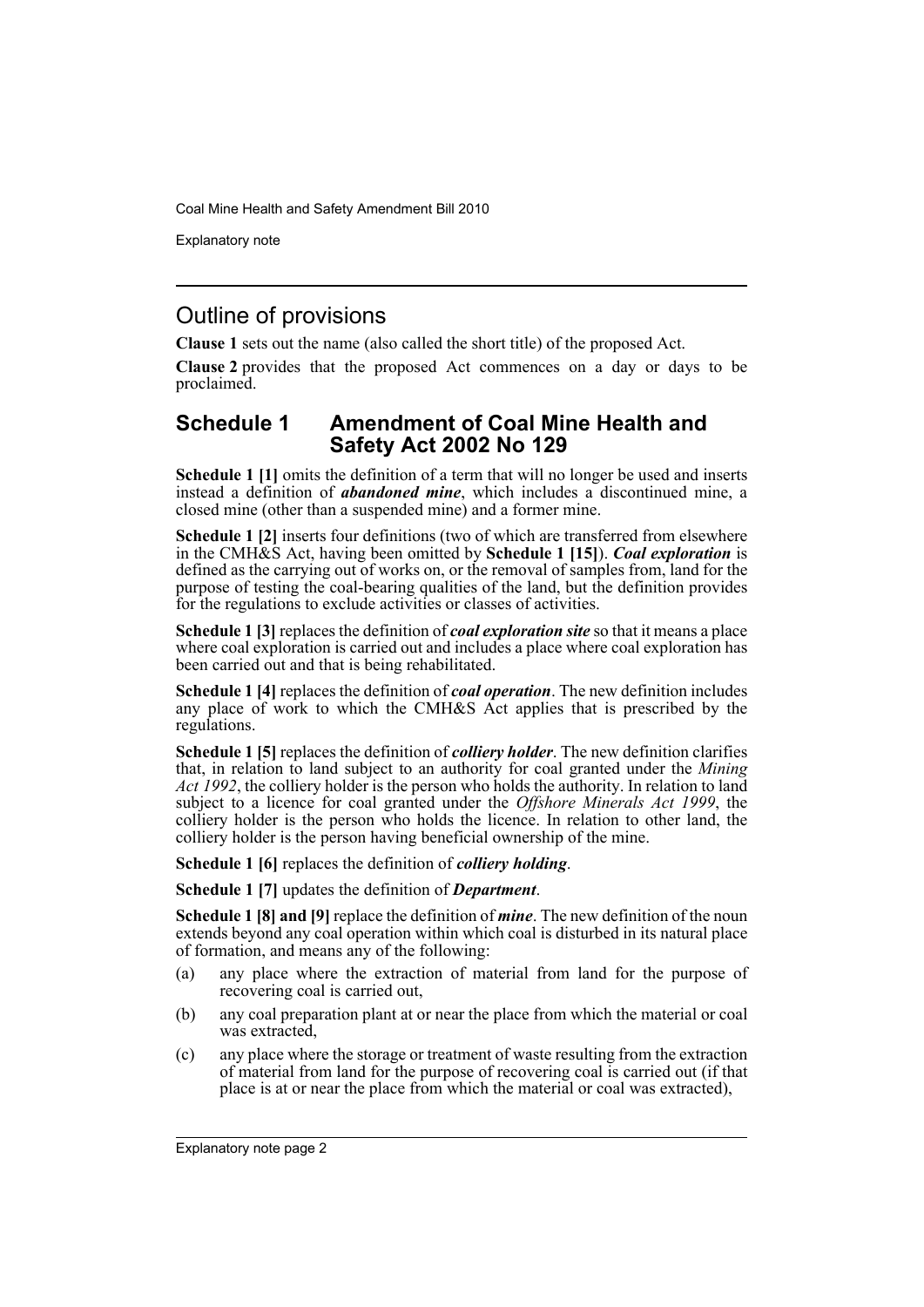Explanatory note

- (d) any place where the treatment of the coal or the material extracted for the purpose of recovering or improving coal is carried out (if that place is at or near the place from which the material or coal was extracted),
- (e) any place where coal exploration is carried out,
- (f) any place where offshore mining activities (within the meaning of the *Offshore Minerals Act 1999*) for coal are carried out,
- (g) any place where operations associated with the care, security or maintenance of such a place are carried out during any time when activities or operations at that place are suspended,
- (h) any place where operations associated with the decommissioning or abandonment of such a place are carried out,
- (i) any place where such an activity or operation is or has been carried out and that is being rehabilitated.

**Schedule 1 [10]** omits a provision that provides that certain things are part of a coal operation. (The substance of the provision is transferred to the regulations by **Schedule 3.3 [1]**.)

**Schedule 1 [11]** substitutes Part 2 of the CMH&S Act, which currently deals with the application of that Act. Proposed Part 2 includes the following provisions:

- (a) proposed section 8 provides that the CMH&S Act applies to all places of work that are mines and to certain other specified places. (At present, that Act applies to all places of work that are within a colliery holding, that are coal exploration sites or that are the subject of a licence to mine coal under the *Offshore Minerals Act 1999*),
- (b) proposed section 8A provides for the regulations to exclude a mine or place of a certain class from the operation of the CMH&S Act and for the Minister for Mineral and Forest Resources to specify (by notice published in the Gazette) mines or places to which that Act does not apply,
- (c) proposed section 8B provides for the Minister to determine certain jurisdictional questions,
- (d) proposed section 8C provides that the CMH&S Act does not apply to railway operations or public roads,
- (e) proposed section 8D provides that the CMH&S Act does not apply to civil engineering works,
- (f) proposed section 8E provides that the CMH&S Act does not apply to powerlines,
- (g) proposed section 9 provides that the CMH&S Act binds the Crown.

**Schedule 1 [12]–[14]** extend duties that currently require exploration holders to give notice of drilling operations so that those duties apply to any colliery holder.

**Schedule 1 [16]** updates a definition of *mine*.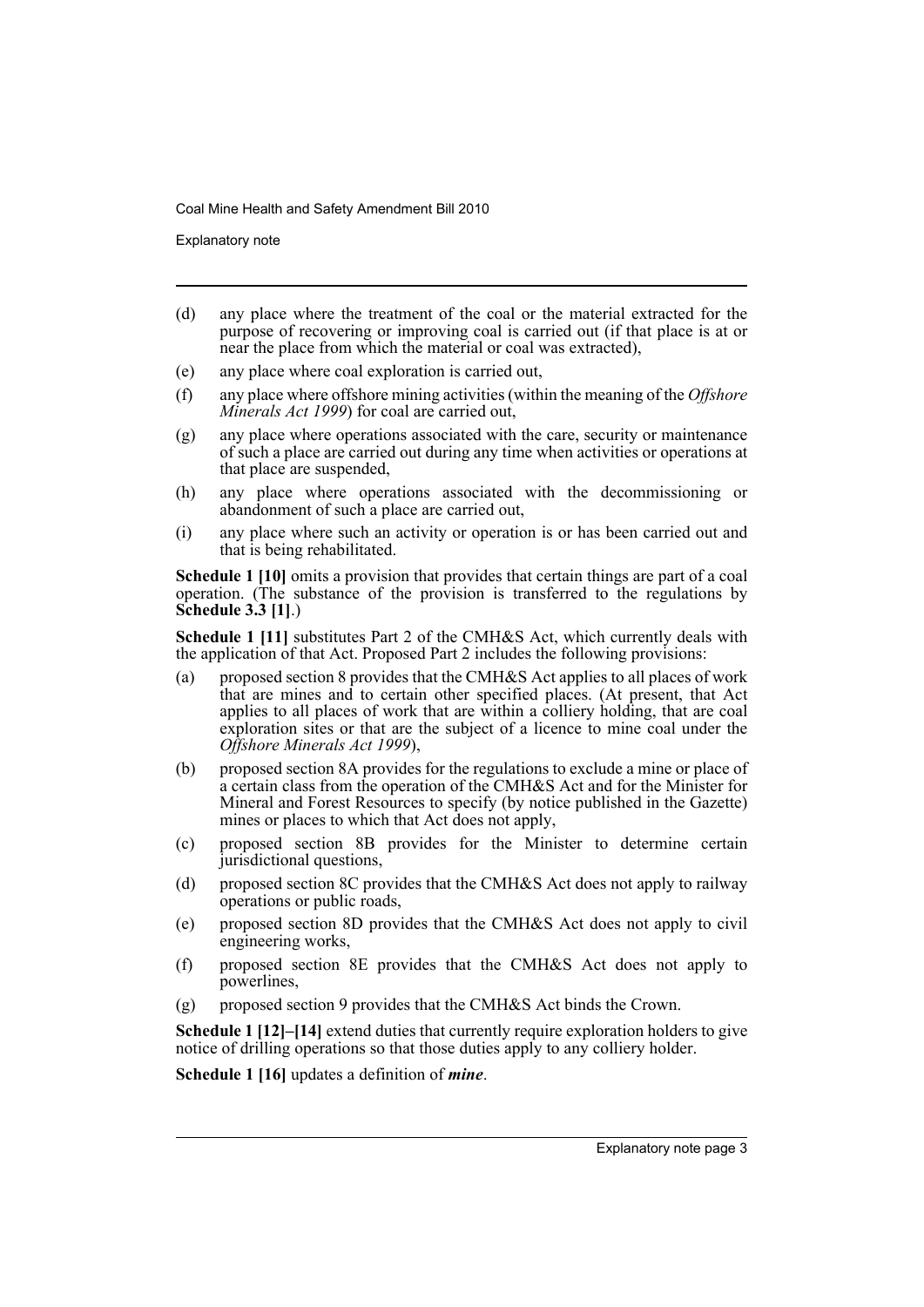Explanatory note

**Schedule 1 [17]** provides that obligations to notify incidents under Division 1 of Part 7 of the CMH&S Act apply to all coal operations and mines.

**Schedule 1 [18]** updates a provision relating to the making of stop work orders.

**Schedule 1 [19]** provides that an instrument appointing a person as a government official may limit the person's functions under the OH&S Act, as well as under the CMH&S Act.

**Schedule 1 [20] and [21]** provide for the consideration and investigation of complaints concerning mines rather than just coal operations.

**Schedule 1 [22]** provides that a government official has the function of providing advice relating to the health, safety and welfare of people at work at mines, rather than just at coal operations, as is currently the case.

**Schedule 1 [23]** inserts a power for government officials to require the colliery holder for a mine to provide a plan of all or part of the mine.

**Schedule 1 [24]** provides for the making of savings and transitional regulations consequent on the enactment of the proposed Act.

**Schedule 1 [25]** inserts savings and transitional provisions consequent on the enactment of the proposed Act.

## **Schedule 2 Amendment of Mining Act 1992 No 29**

**Schedule 2 [1]** omits a provision that restricts the granting of an exploration licence over land within a colliery holding.

**Schedule 2 [2]** omits a provision that restricts the granting of an assessment lease over land within a colliery holding.

**Schedule 2 [3]** omits a provision that restricts the granting of a mining lease over land within a colliery holding.

**Schedule 2 [4]** replaces a requirement to keep a register of colliery holdings with a requirement to keep a register of mines. The register must record, among other things, the name of each mine at which mining operations are carried out under the authority of a lease.

**Schedule 2 [5]** omits a provision that restricts the granting of mineral claims over land within a colliery holding.

**Schedule 2 [6]** provides for the making of savings and transitional regulations consequent on the enactment of the proposed Schedule.

**Schedule 2** [7] inserts savings and transitional provisions consequent on the amendment made by **Schedule 2 [4]**.

**Schedule 2 [8]** updates the definition of *colliery holding*.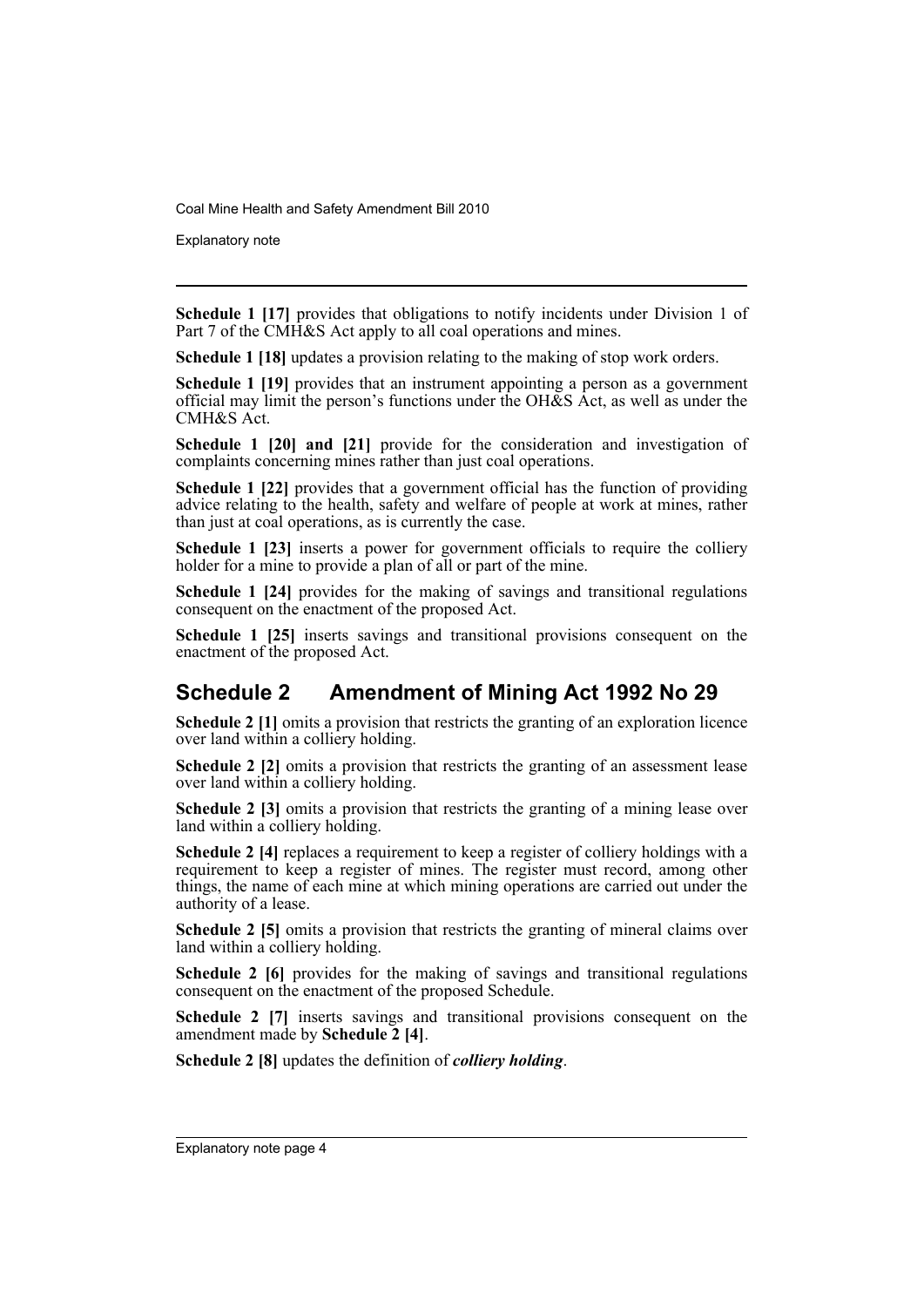Explanatory note

### **Schedule 3 Amendment of other Acts and instruments**

**Schedule 3.1** updates the definition of *colliery holding* in the *Coal Acquisition (Compensation) Arrangements 1985* and clarifies where that term only relates to past matters.

**Schedule 3.2** inserts definitions of *colliery holder* and *colliery holding* in the *Coal Acquisition (Re-acquisition Arrangements) Order 1997*.

**Schedule 3.3** makes amendments to the *Coal Mine Health and Safety Regulation 2006* that are consequential on the amendments made by Schedule 1.

**Schedule 3.4** makes it clear that a reference to a *colliery holding* in the *Coal Ownership (Restitution) Act 1990* relates to a colliery holding within the meaning of the *Coal Mining Act 1973* as in force on 1 January 1986.

**Schedule 3.5** makes it clear that a particular reference to a *colliery holding* in the *Coal Ownership (Restitution) Regulation 2005* relates to a colliery holding within the meaning of the *Coal Mining Act 1973* as in force immediately before its repeal.

**Schedule 3.6** amends the *Mine Health and Safety Act 2004* to bring section 8 of that Act in line with proposed section 8B of the CMH&S Act. The amendments also provide that instruments appointing a person as a government official may limit the functions that the person has.

**Schedule 3.7** updates the definitions of *Colliery holding* and *Proprietor* in the *Mine Subsidence Compensation Act 1961*.

**Schedule 3.8** omits uncommenced amendments to provisions of the *Mining Act 1992* from the *Mining Amendment Act 2008*. Those amendments relate to the registration of colliery holdings and are redundant as a result of the amendments made by **Schedule 2**. The Subschedule also makes an amendment that is consequential on the amendment made by **Schedule 2 [4]**.

**Schedule 3.9** updates a provision of the *Mining Regulation 2003* relating to the registration of colliery holdings as a consequence of the amendment made by **Schedule 2 [4]**.

**Schedule 3.10** provides that the functions that an inspector appointed under the *Mine Health and Safety Act 2004* or the CMH&S Act has under the OH&S Act may be limited by his or her appointment.

**Schedule 3.11** updates the definition of *holding* in the *Petroleum (Onshore) Regulation 2007* and inserts a new definition of *colliery holding*.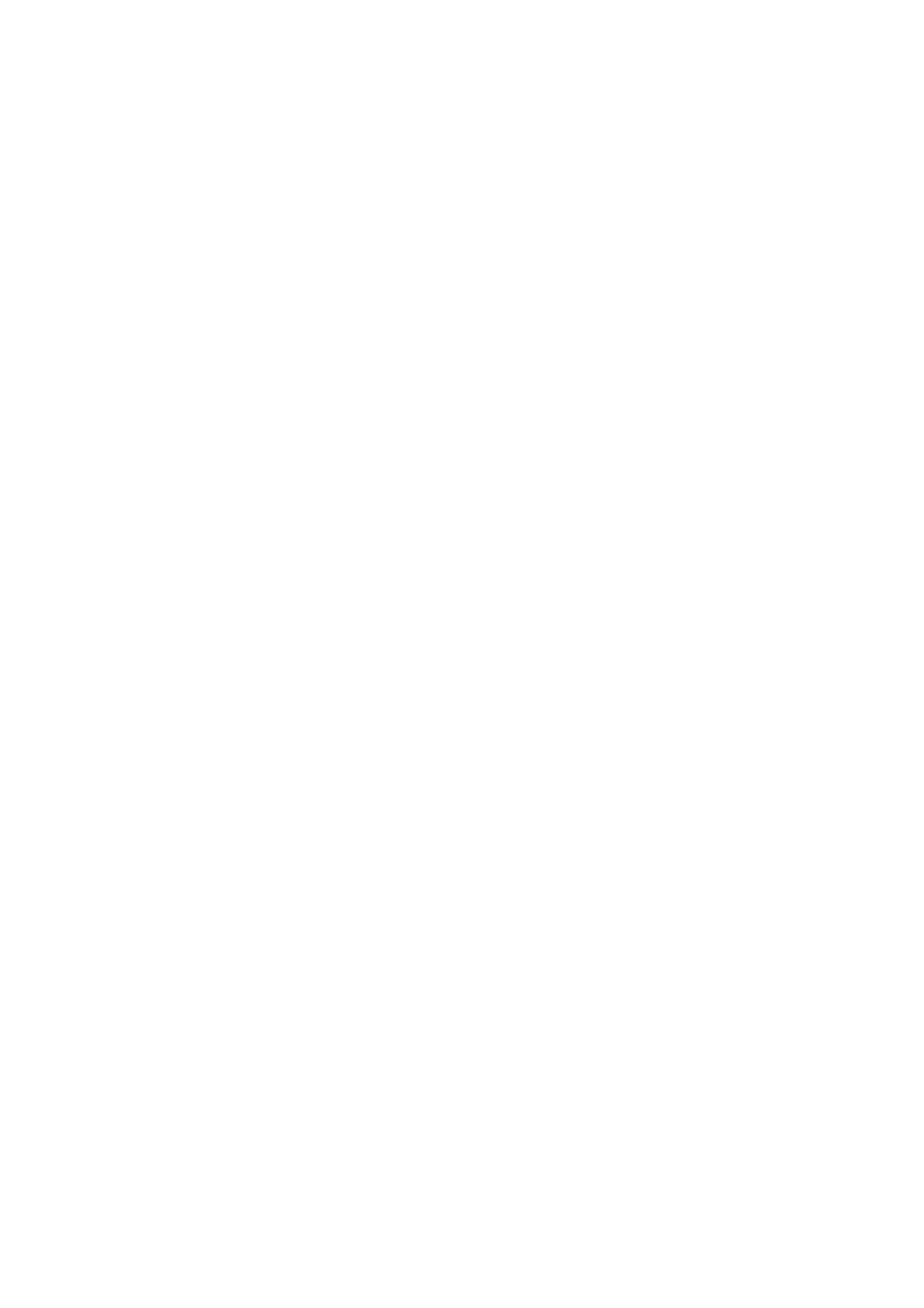First print



New South Wales

# **Coal Mine Health and Safety Amendment Bill 2010**

## **Contents**

|            |                                                              | Page |
|------------|--------------------------------------------------------------|------|
| 1.         | Name of Act                                                  |      |
| 2.         | Commencement                                                 |      |
|            | Schedule 1 Amendment of Coal Mine Health and Safety Act 2002 |      |
|            | No 129                                                       |      |
|            | Schedule 2 Amendment of Mining Act 1992 No 29                | 14   |
| Schedule 3 | Amendment of other Acts and instruments                      | 17   |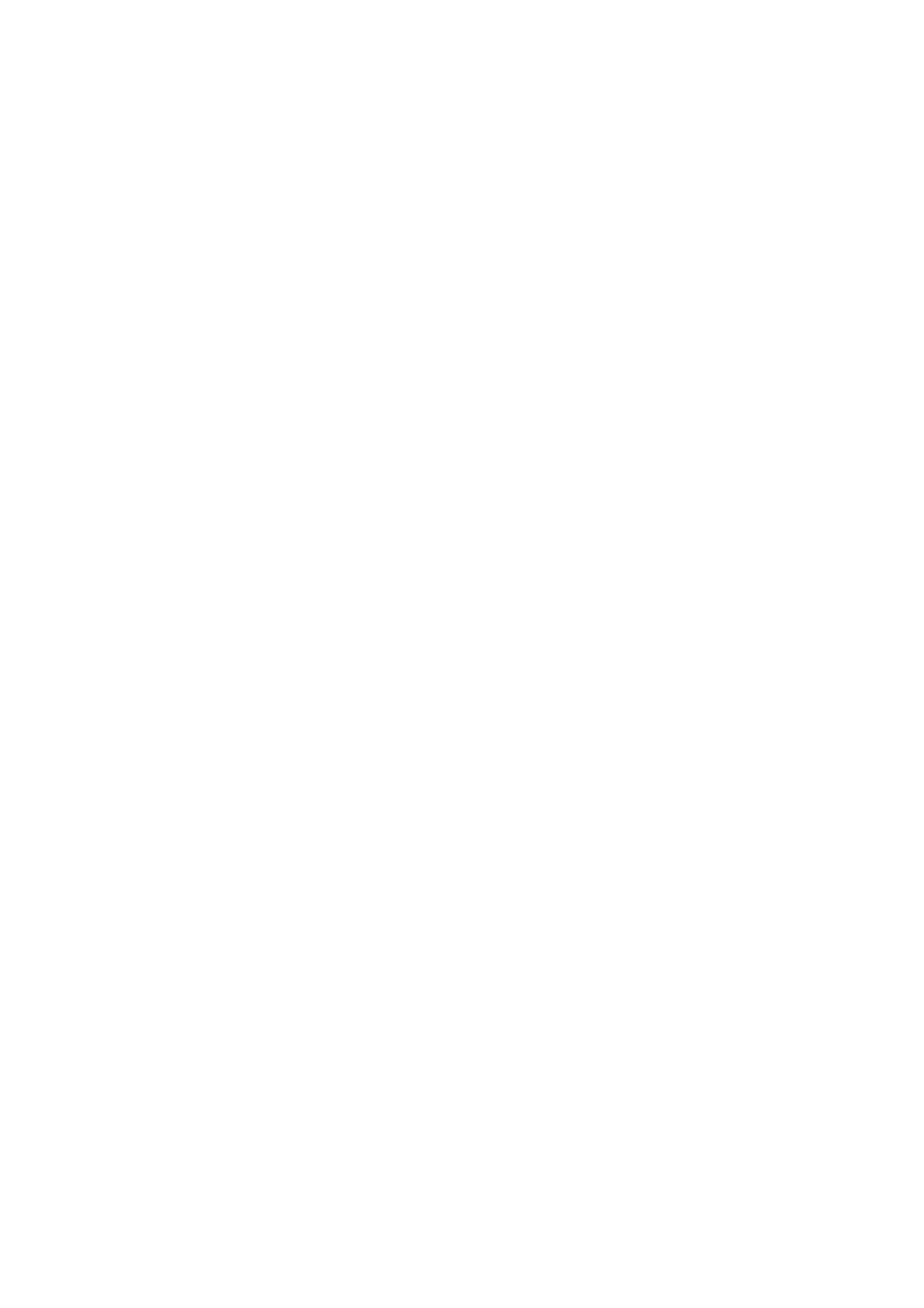

New South Wales

# **Coal Mine Health and Safety Amendment Bill 2010**

No , 2010

### **A Bill for**

An Act to amend the *Coal Mine Health and Safety Act 2002* in relation to the application of that Act and other matters; to amend the *Mining Act 1992* to provide for the registration of mines rather than colliery holdings; and for other purposes.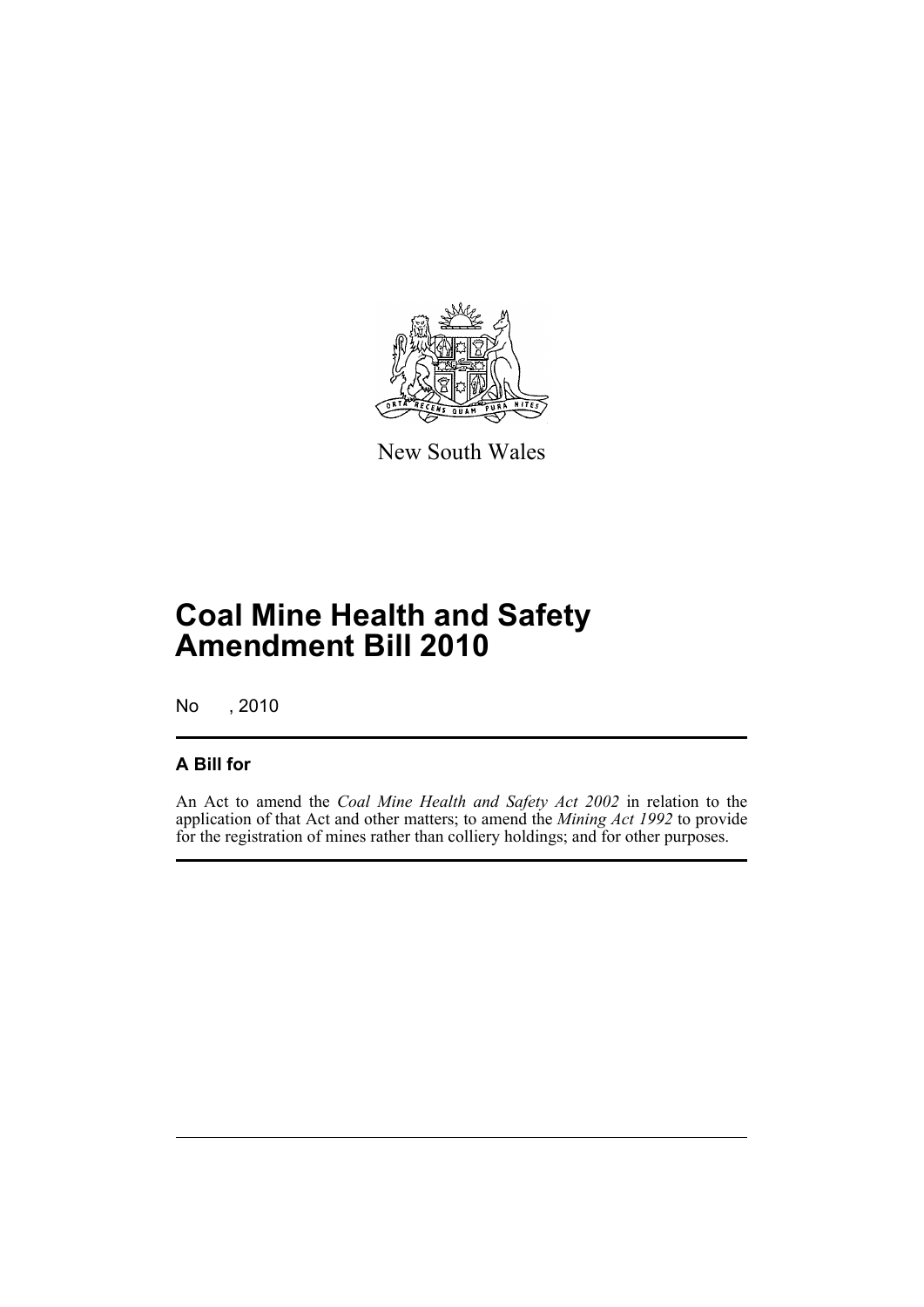<span id="page-9-1"></span><span id="page-9-0"></span>

| The Legislature of New South Wales enacts:                           |               |  |
|----------------------------------------------------------------------|---------------|--|
| Name of Act                                                          | $\mathcal{P}$ |  |
| This Act is the Coal Mine Health and Safety Amendment Act 2010.      | 3             |  |
| <b>Commencement</b>                                                  | 4             |  |
| This Act commences on a day or days to be appointed by proclamation. | 5             |  |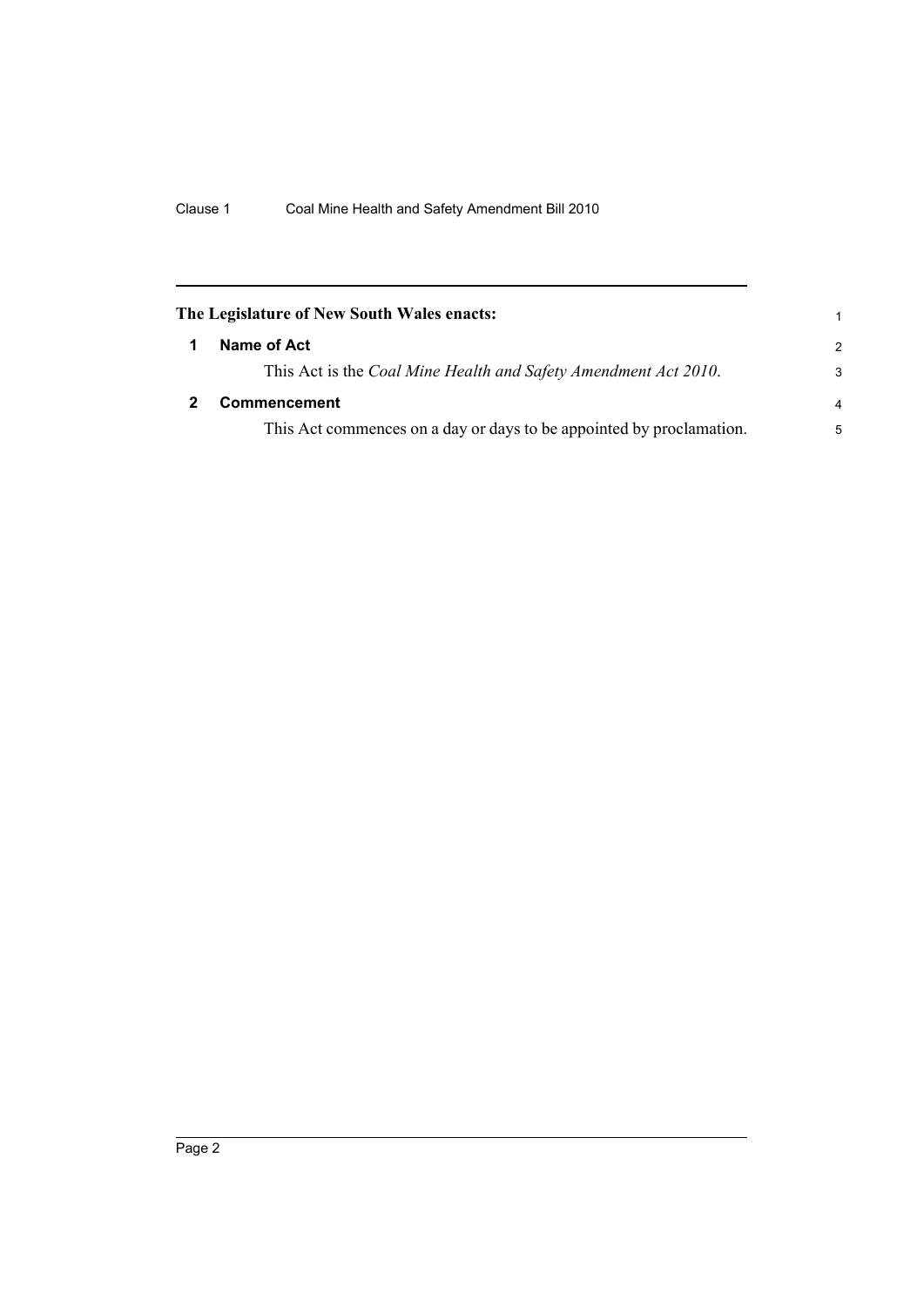Amendment of Coal Mine Health and Safety Act 2002 No 129 Schedule 1

1

## <span id="page-10-0"></span>**Schedule 1 Amendment of Coal Mine Health and Safety Act 2002 No 129**

|     | <b>Safety Act 2002 No 129</b>                                                                                                                                                                                                                                                              | $\overline{2}$            |
|-----|--------------------------------------------------------------------------------------------------------------------------------------------------------------------------------------------------------------------------------------------------------------------------------------------|---------------------------|
| [1] | <b>Section 3 Definitions</b>                                                                                                                                                                                                                                                               | 3                         |
|     | Omit the definition of <i>abandoned coal operation</i> . Insert instead:                                                                                                                                                                                                                   | 4                         |
|     | <i>abandoned mine</i> includes a discontinued mine, a closed mine<br>(other than a suspended mine) and a former mine.                                                                                                                                                                      | 5<br>6                    |
| [2] | <b>Section 3</b>                                                                                                                                                                                                                                                                           | 7                         |
|     | Insert in alphabetical order:                                                                                                                                                                                                                                                              | 8                         |
|     | coal exploration means the carrying out of works on, or the<br>removal of samples from, land for the purpose of testing the coal-<br>bearing qualities of the land, but does not include any activity or<br>class of activity that is excluded from this definition by the<br>regulations. | 9<br>10<br>11<br>12<br>13 |
|     | emplacement area means:                                                                                                                                                                                                                                                                    | 14                        |
|     | any pile, heap, hole, excavation or place in which, or on<br>(a)<br>which, reject (whether in a solid state or in a solution or<br>suspension) is piled, heaped, dumped, accumulated,<br>deposited or placed, and                                                                          | 15<br>16<br>17<br>18      |
|     | any wall or other structure that retains or confines reject,<br>(b)<br>whether or not that wall or structure is itself composed of<br>reject,                                                                                                                                              | 19<br>20<br>21            |
|     | but does not include an accumulation or deposit of reject situated<br>underground.<br><i>land</i> includes land covered by water.                                                                                                                                                          | 22<br>23<br>24            |
|     | <i>reject</i> means any carbonaceous material, whether it is mixed with<br>or attached to stone or not, that is left after the treatment of coal<br>in a coal preparation plant or that is not dealt with as coal by the<br>occupier of a mine.                                            | 25<br>26<br>27<br>28      |
| [3] | Section 3, definition of "coal exploration site"                                                                                                                                                                                                                                           | 29                        |
|     | Omit the definition. Insert instead:                                                                                                                                                                                                                                                       | 30                        |
|     | coal exploration site means a place where coal exploration is<br>carried out and includes a place that is being rehabilitated after<br>coal exploration has been carried out.                                                                                                              | 31<br>32<br>33            |
|     |                                                                                                                                                                                                                                                                                            |                           |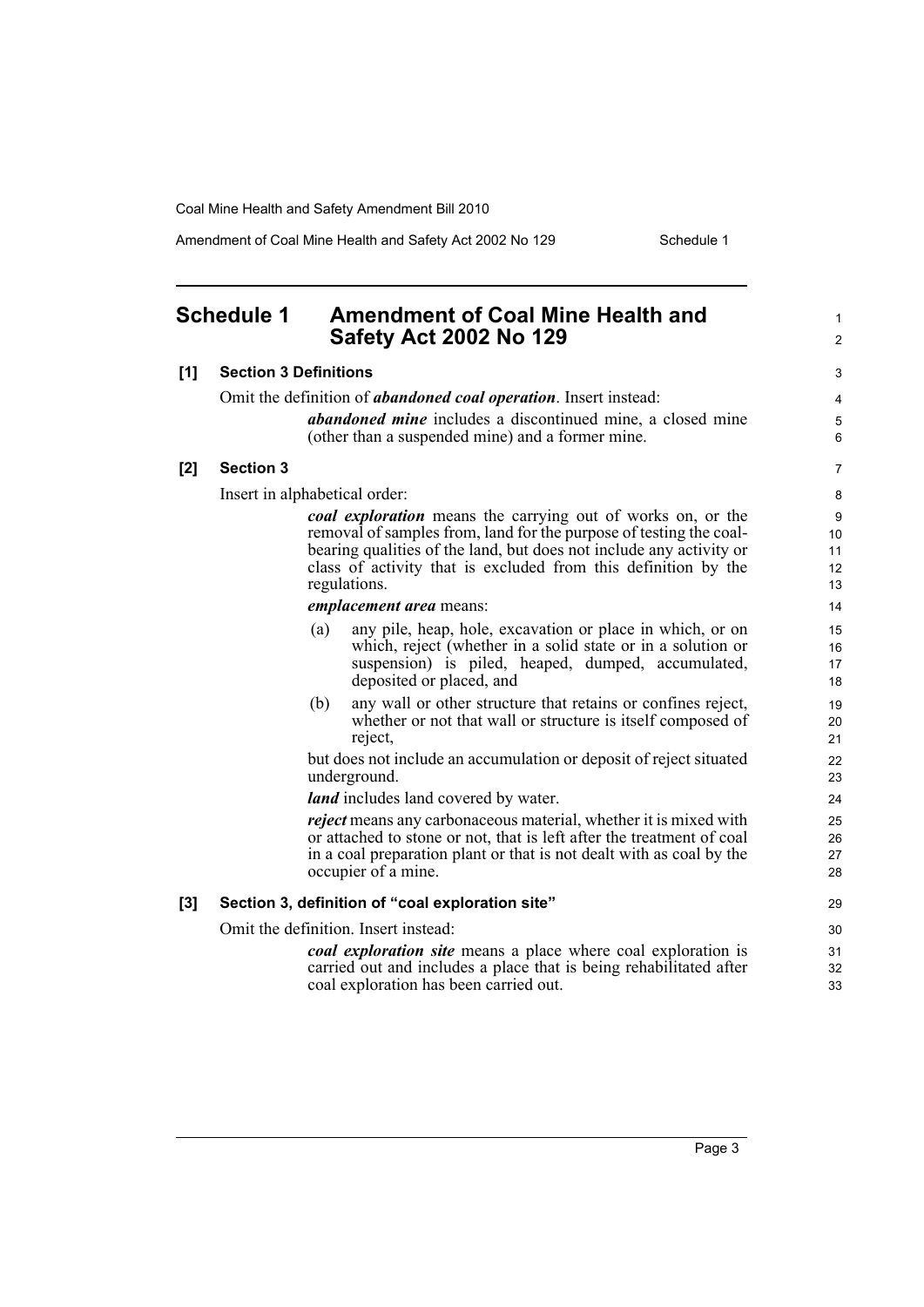| [4] |                                      | Section 3, definition of "coal operation"                                                                                                         | 1                                      |  |
|-----|--------------------------------------|---------------------------------------------------------------------------------------------------------------------------------------------------|----------------------------------------|--|
|     | Omit the definition. Insert instead: |                                                                                                                                                   | $\overline{c}$                         |  |
|     |                                      | coal operation:                                                                                                                                   | 3                                      |  |
|     | (a)                                  | means a place at which coal is mined that is a place of work<br>to which this Act applies, and                                                    | $\overline{4}$<br>5                    |  |
|     | (b)                                  | includes any other places of work to which this Act applies<br>that are prescribed by the regulations for the purposes of<br>this definition.     | $6\phantom{1}6$<br>$\overline{7}$<br>8 |  |
| [5] |                                      | Section 3, definition of "colliery holder"                                                                                                        | 9                                      |  |
|     | Omit the definition. Insert instead: |                                                                                                                                                   | 10                                     |  |
|     |                                      | <i>colliery holder means:</i>                                                                                                                     | 11                                     |  |
|     | (a)                                  | in relation to land subject to an authority for coal granted<br>under the Mining Act 1992—the person who holds the<br>authority, or               | 12<br>13<br>14                         |  |
|     | (b)                                  | in relation to land subject to a licence for coal granted<br>under the <i>Offshore Minerals Act 1999</i> —the person who<br>holds the licence, or | 15<br>16<br>17                         |  |
|     | (c)                                  | in relation to any other land—the person having the<br>beneficial ownership of the mine.                                                          | 18<br>19                               |  |
| [6] |                                      | Section 3, definition of "colliery holding"                                                                                                       | 20                                     |  |
|     | Omit the definition. Insert instead: |                                                                                                                                                   |                                        |  |
|     |                                      | colliery holding has the same meaning as it has in the Mining<br>Act 1992.                                                                        | 22<br>23                               |  |
| [7] |                                      | Section 3, definition of "Department"                                                                                                             | 24                                     |  |
|     | Omit the definition. Insert instead: |                                                                                                                                                   | 25                                     |  |
|     |                                      | <b>Department</b> means the Department of Industry and Investment.                                                                                | 26                                     |  |
| [8] | Section 3, definition of "mine"      |                                                                                                                                                   | 27                                     |  |
|     | Omit the definition. Insert instead: |                                                                                                                                                   | 28                                     |  |
|     |                                      | <i>mine</i> —see section 3A.                                                                                                                      | 29                                     |  |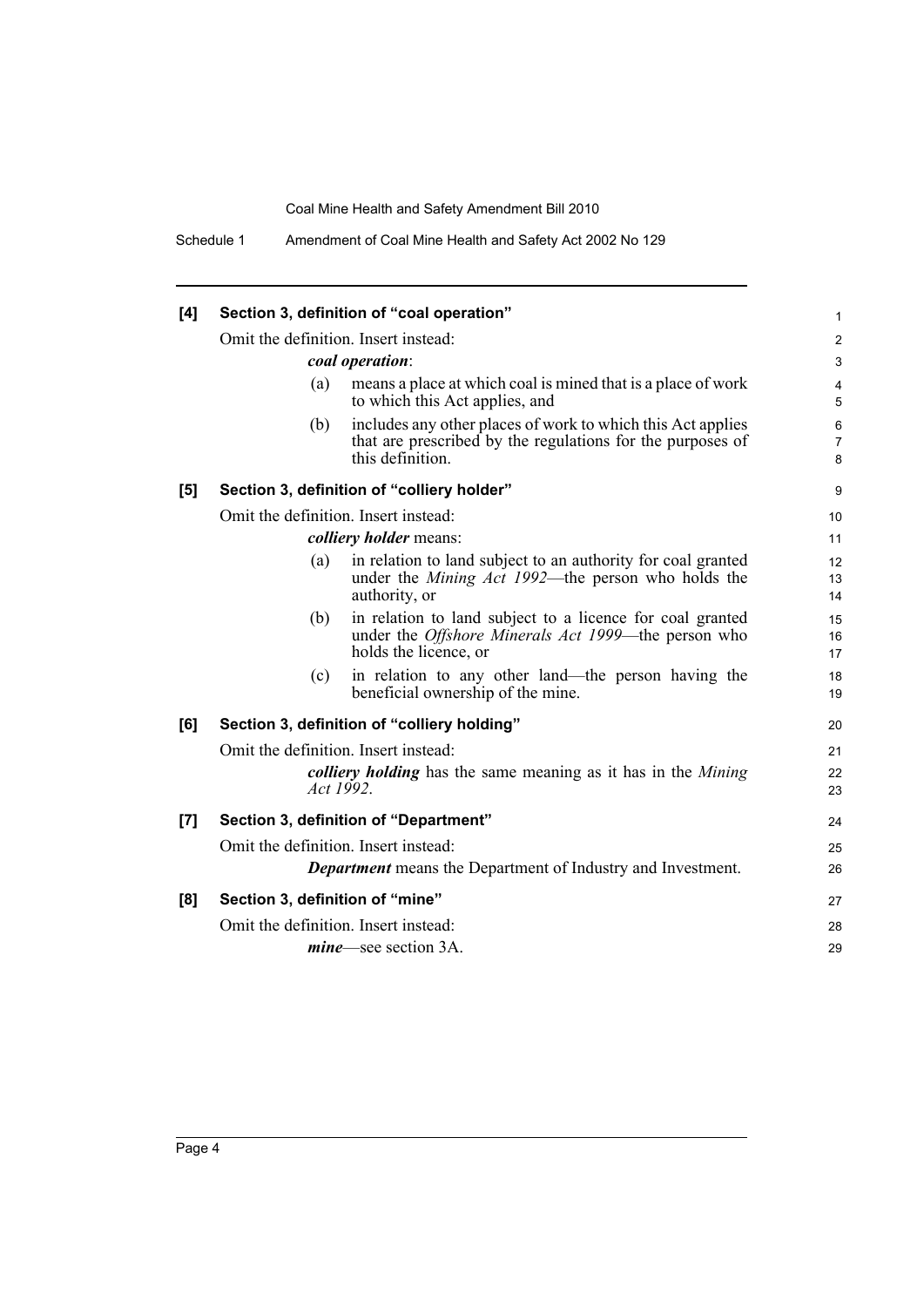### Amendment of Coal Mine Health and Safety Act 2002 No 129 Schedule 1

| [9] |    | <b>Section 3A</b>       |      |                          |                                                                                                                                                                                                                                                                                                                                           | $\mathbf{1}$                     |
|-----|----|-------------------------|------|--------------------------|-------------------------------------------------------------------------------------------------------------------------------------------------------------------------------------------------------------------------------------------------------------------------------------------------------------------------------------------|----------------------------------|
|     |    | Insert after section 3: |      |                          |                                                                                                                                                                                                                                                                                                                                           | $\overline{\mathbf{c}}$          |
|     | 3A |                         |      | <b>Meaning of "mine"</b> |                                                                                                                                                                                                                                                                                                                                           | 3                                |
|     |    | (1)                     |      | In this Act:             |                                                                                                                                                                                                                                                                                                                                           | 4                                |
|     |    |                         | mine |                          |                                                                                                                                                                                                                                                                                                                                           | 5                                |
|     |    |                         | (a)  |                          | when used as a noun, means any of the following:                                                                                                                                                                                                                                                                                          | 6                                |
|     |    |                         |      | (i)                      | any place where the extraction of material from land<br>for the purpose of recovering coal is carried out,                                                                                                                                                                                                                                | 7<br>8                           |
|     |    |                         |      | (ii)                     | any coal preparation plant at or near the place from<br>which the material or coal was extracted,                                                                                                                                                                                                                                         | 9<br>10                          |
|     |    |                         |      | (iii)                    | any place where the storage or treatment of waste<br>resulting from:                                                                                                                                                                                                                                                                      | 11<br>12                         |
|     |    |                         |      |                          | (A)<br>the extraction of material from land for the<br>purpose of recovering coal, or                                                                                                                                                                                                                                                     | 13<br>14                         |
|     |    |                         |      |                          | the treatment of the coal or the material<br>(B)<br>referred to in sub-subparagraph (A) for the<br>purpose of recovering or improving coal,                                                                                                                                                                                               | 15<br>16<br>17                   |
|     |    |                         |      |                          | is carried out, if that place is at or near the place<br>from which the material or coal was extracted,                                                                                                                                                                                                                                   | 18<br>19                         |
|     |    |                         |      | (iv)                     | any place where coal exploration is carried out,                                                                                                                                                                                                                                                                                          | 20                               |
|     |    |                         |      | (v)                      | any place where offshore mining activities (within<br>the meaning of the Offshore Minerals Act 1999) for<br>coal are carried out,                                                                                                                                                                                                         | 21<br>22<br>23                   |
|     |    |                         |      | (vi)                     | any place where operations associated with the care,<br>security or maintenance of a place referred to in this<br>definition are carried out during any time when<br>activities or operations at that place are suspended,                                                                                                                | 24<br>25<br>26<br>27             |
|     |    |                         |      | (vii)                    | any place where operations associated with the<br>decommissioning or abandonment of a place<br>referred to in this definition are carried out,                                                                                                                                                                                            | 28<br>29<br>30                   |
|     |    |                         |      | (viii)                   | any place where an activity or operation referred to<br>in this definition is or has been carried out and that<br>is being rehabilitated, and                                                                                                                                                                                             | 31<br>32<br>33                   |
|     |    |                         | (b)  | (i)                      | when used as a verb, means disturb, remove, cart, carry,<br>crush or otherwise deal with coal or stone for the purpose<br>of obtaining coal for profit or improving coal, or carry out<br>such other activities as may be prescribed by the<br>regulations, but does not include:<br>to explore for coal by drilling from the surface, or | 34<br>35<br>36<br>37<br>38<br>39 |
|     |    |                         |      |                          |                                                                                                                                                                                                                                                                                                                                           |                                  |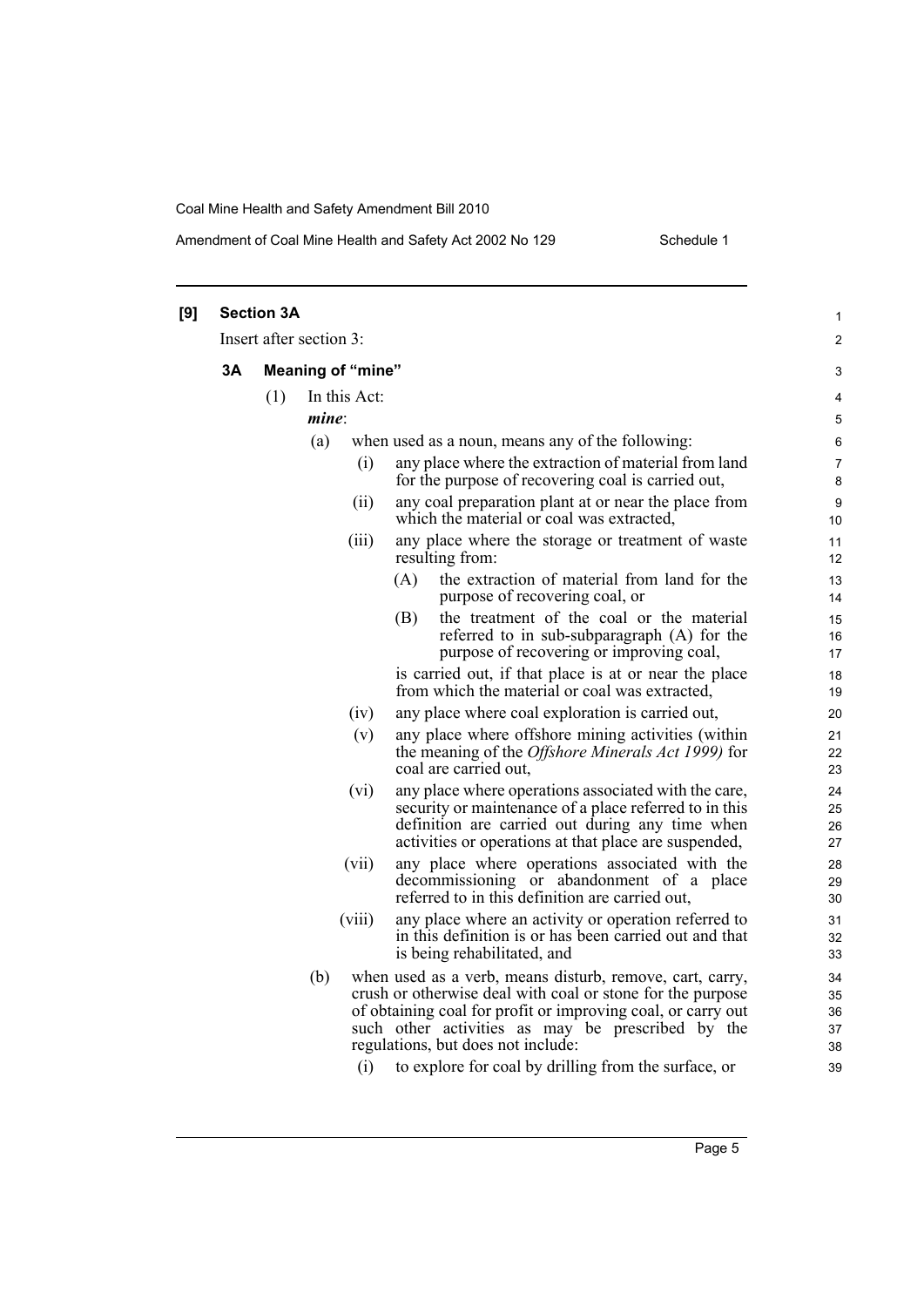Schedule 1 Amendment of Coal Mine Health and Safety Act 2002 No 129

(ii) to blend coal where this is done elsewhere than at a mine. (2) For the purposes of this section, any building, structure, pit, shaft, drive, level, incline, decline, excavation or work that is at a place referred to in the definition of *mine* in subsection (1), and that is in the course of construction and intended to be part of a mine, is taken to be part of the mine constituted by that place. (3) For the purposes of this section, the *extraction of material from land for the purpose of recovering coal* includes the following: (a) any activity that is ancillary to, or connected with, extracting material for such a purpose, including, but not limited to: (i) storage of fuel, explosives, explosive precursors, machinery, timber or plant, and (ii) construction, maintenance and use of any drill hole or shaft for: (A) the drainage of gas, or (B) the drainage or conveyance of water, or (C) ventilation, or (D) the conveyance of electricity, or (E) communications, or (F) emergency access to underground workings, and (iii) the storage, treatment and transport of water (including the management of runoff from areas disturbed by activities directly connected with mining), (b) the transportation, stockpiling or depositing of overburden, coal or waste material, (c) such other activities as may be prescribed by the regulations, but does not include any activity or class of activity that is excluded from the operation of this subsection by the regulations. (4) For the purposes of this section (but subject to the regulations), a place (the *relevant place*) is taken to be *near* a place if: (a) the relevant place is operating on an ongoing basis, and 1  $\overline{2}$ 3 4 5 6 7 8 9 10 11 12 13 14 15 16 17 18 19 20 21 22 23 24 25 26 27 28 29 30 31 32 33 34 35 36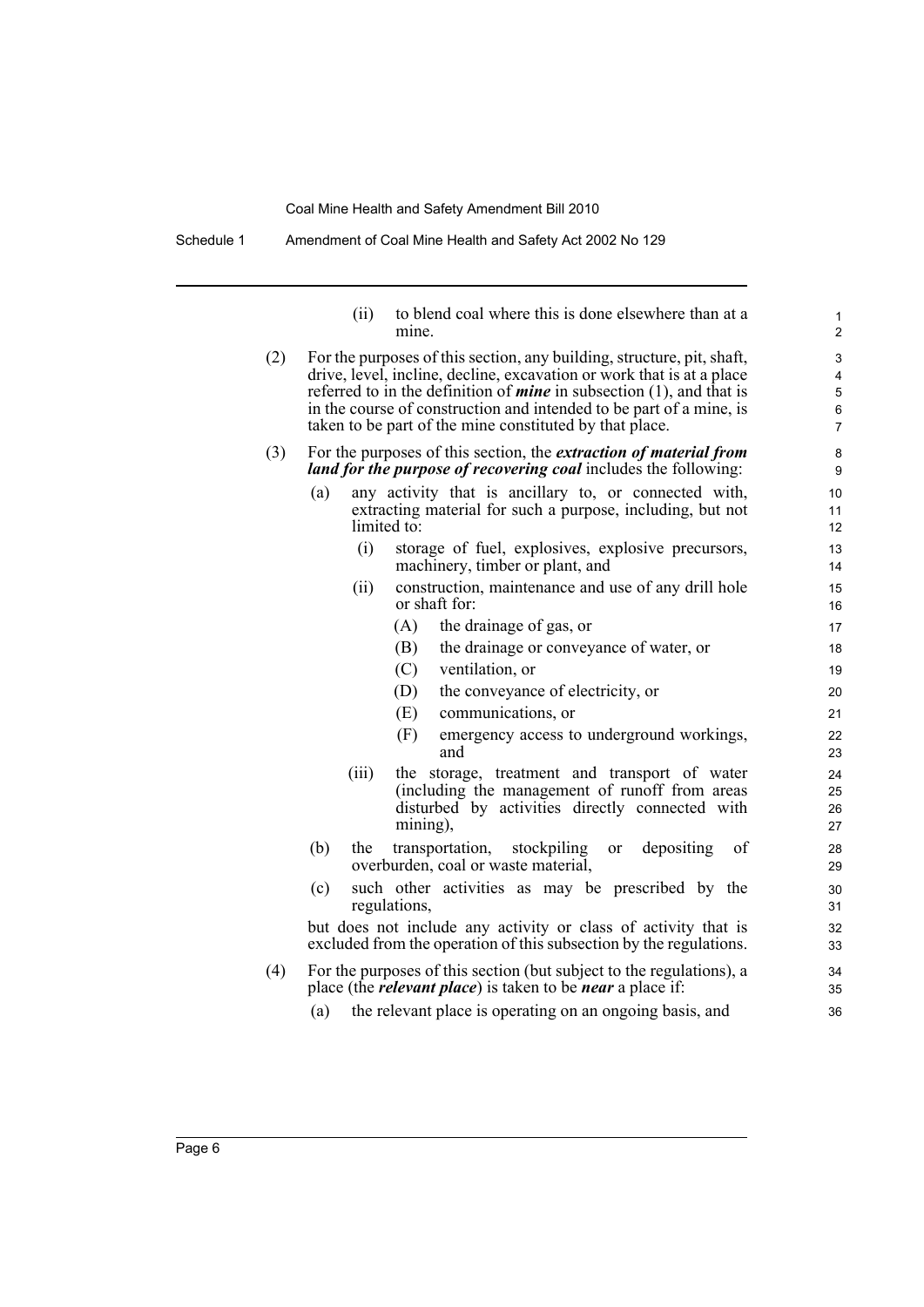|        |        |     |                   | Amendment of Coal Mine Health and Safety Act 2002 No 129<br>Scriedule i                                                                                                                                                                                             |                              |
|--------|--------|-----|-------------------|---------------------------------------------------------------------------------------------------------------------------------------------------------------------------------------------------------------------------------------------------------------------|------------------------------|
|        |        |     | (b)               | the relevant place (or any part of it) is within 10 kilometres<br>of the nearest boundary of the place, and                                                                                                                                                         | $\mathbf{1}$<br>$\mathbf{2}$ |
|        |        |     | (c)               | the relevant place is under the same or related management<br>as the place.                                                                                                                                                                                         | 3<br>4                       |
| $[10]$ |        |     |                   | Section 4 Certain things are part of a coal operation                                                                                                                                                                                                               | 5                            |
|        |        |     | Omit the section. |                                                                                                                                                                                                                                                                     | 6                            |
| $[11]$ | Part 2 |     |                   |                                                                                                                                                                                                                                                                     | 7                            |
|        |        |     |                   | Omit the Part. Insert instead:                                                                                                                                                                                                                                      | 8                            |
|        | Part 2 |     |                   | <b>Application of Act</b>                                                                                                                                                                                                                                           | 9                            |
|        | 8      |     |                   | <b>Application of Act</b>                                                                                                                                                                                                                                           | 10                           |
|        |        | (1) |                   | This Act applies to all places of work that are mines.                                                                                                                                                                                                              | 11                           |
|        |        | (2) |                   | This Act also applies to any of the following places, whether or<br>not it is a place of work:                                                                                                                                                                      | 12<br>13                     |
|        |        |     | (a)               | an abandoned mine (other than an abandoned mine used<br>for the storage, treatment or disposal of waste that is not<br>connected with an activity or operation referred to in<br>paragraph (a) $(i)$ –(v) of the definition of <i>mine</i> in<br>section $3A(1)$ ), | 14<br>15<br>16<br>17<br>18   |
|        |        |     | (b)               | any place that would otherwise be a mine if relevant<br>activities or operations are carried out, during any time<br>when those activities or operations at that place are<br>suspended,                                                                            | 19<br>20<br>21<br>22         |
|        |        |     | (c)               | any place at which drilling operations (within the meaning<br>of section 78) are carried out,                                                                                                                                                                       | 23<br>24                     |
|        |        |     | (d)               | any land (that is not otherwise a mine within the meaning<br>of section 3A) on which activities or uses take place that<br>are the subject of, or required to be the subject of, a permit<br>issued under Division $\hat{4}$ of Part 6,                             | 25<br>26<br>27<br>28         |
|        |        |     | (e)               | any emplacement area.                                                                                                                                                                                                                                               | 29                           |
|        | 8Α     |     |                   | Act does not apply to certain mines or places                                                                                                                                                                                                                       | 30                           |
|        |        | (1) |                   | This Act does not apply to:                                                                                                                                                                                                                                         | 31                           |
|        |        |     | (a)               | any mine or place that is of a class prescribed by the<br>regulations or in circumstances or during time periods<br>prescribed by the regulations, or                                                                                                               | 32<br>33<br>34               |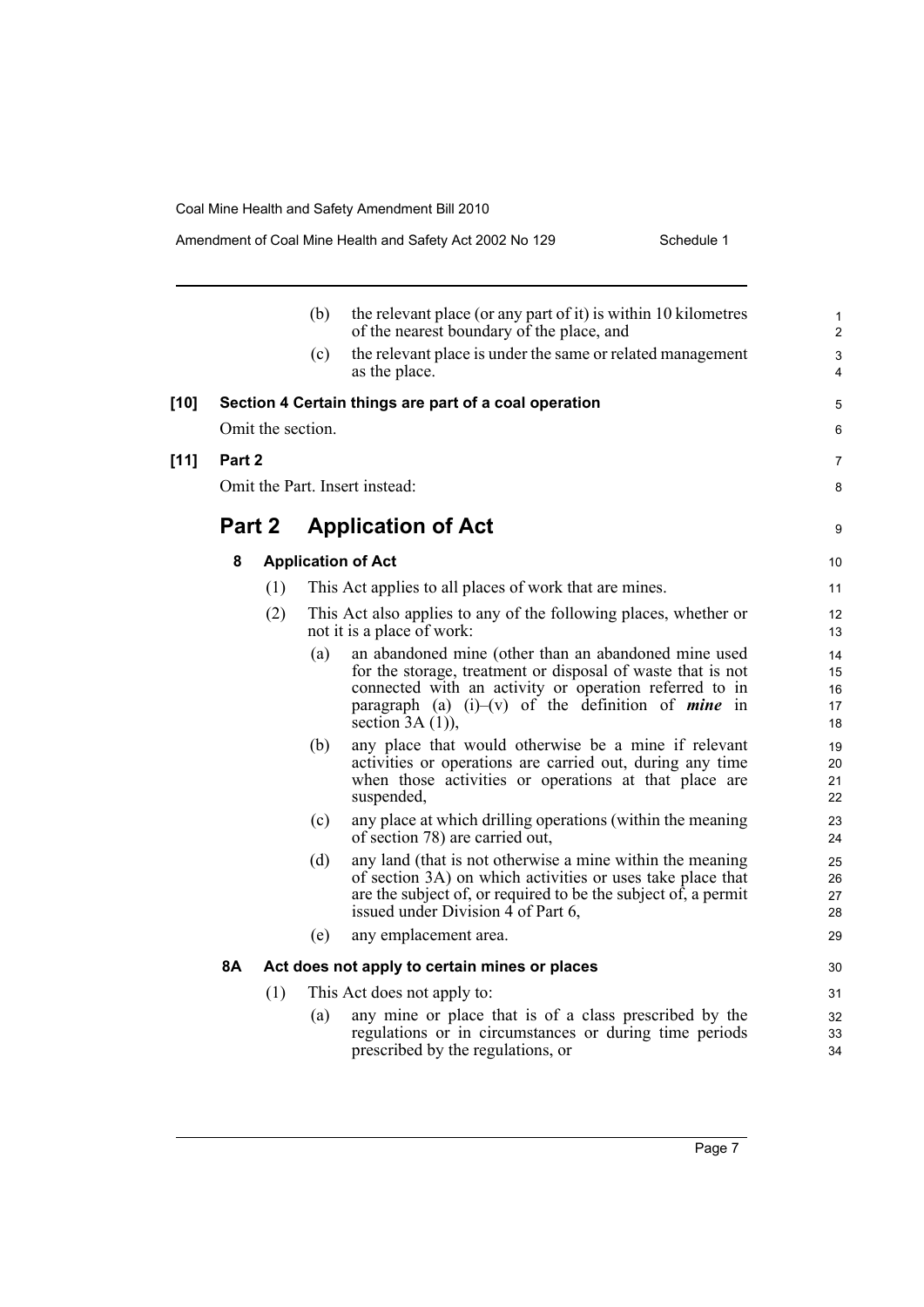(b) any specified mine or place, specified by the Minister in a notice published in the Gazette.

(2) The Minister is to notify any other Minister administering the *Occupational Health and Safety Act 2000* if any notice under subsection (1) (b) is published in the Gazette. However, failure to notify any such other Minister does not affect the validity of the notice.

#### **8B Decisions on jurisdictional questions**

- (1) The Minister may make a determination as to whether a particular place is or is not a place to which this Act applies. The determination may be of general application or be limited as to time or circumstances.
- (2) The Minister's determination is conclusive for the purposes of deciding a jurisdictional question (including a jurisdictional question arising in court proceedings).
- (3) A *jurisdictional question* is a question as to whether functions of a government official under this Act or of an inspector under the *Occupational Health and Safety Act 2000* were or can be validly exercised or a question as to whether proceedings for an offence under this Act or the *Occupational Health and Safety Act 2000* were or can be validly instituted.
- (4) A determination under this section applies in respect of functions exercised or purportedly exercised before or after the determination was made but not so as to affect court proceedings commenced before the determination was made.
- (5) A determination under this section does not operate to result in a person committing an offence that the person would not have committed had the determination not been made.
- (6) A certificate of the Minister certifying as to a determination made by the Minister under this section is evidence of the Minister's determination and the date of the determination.
- (7) The Minister is to notify any other Minister administering the *Occupational Health and Safety Act 2000* of any determination made by the Minister under this section (but a failure to notify the other Minister does not affect the validity of the determination).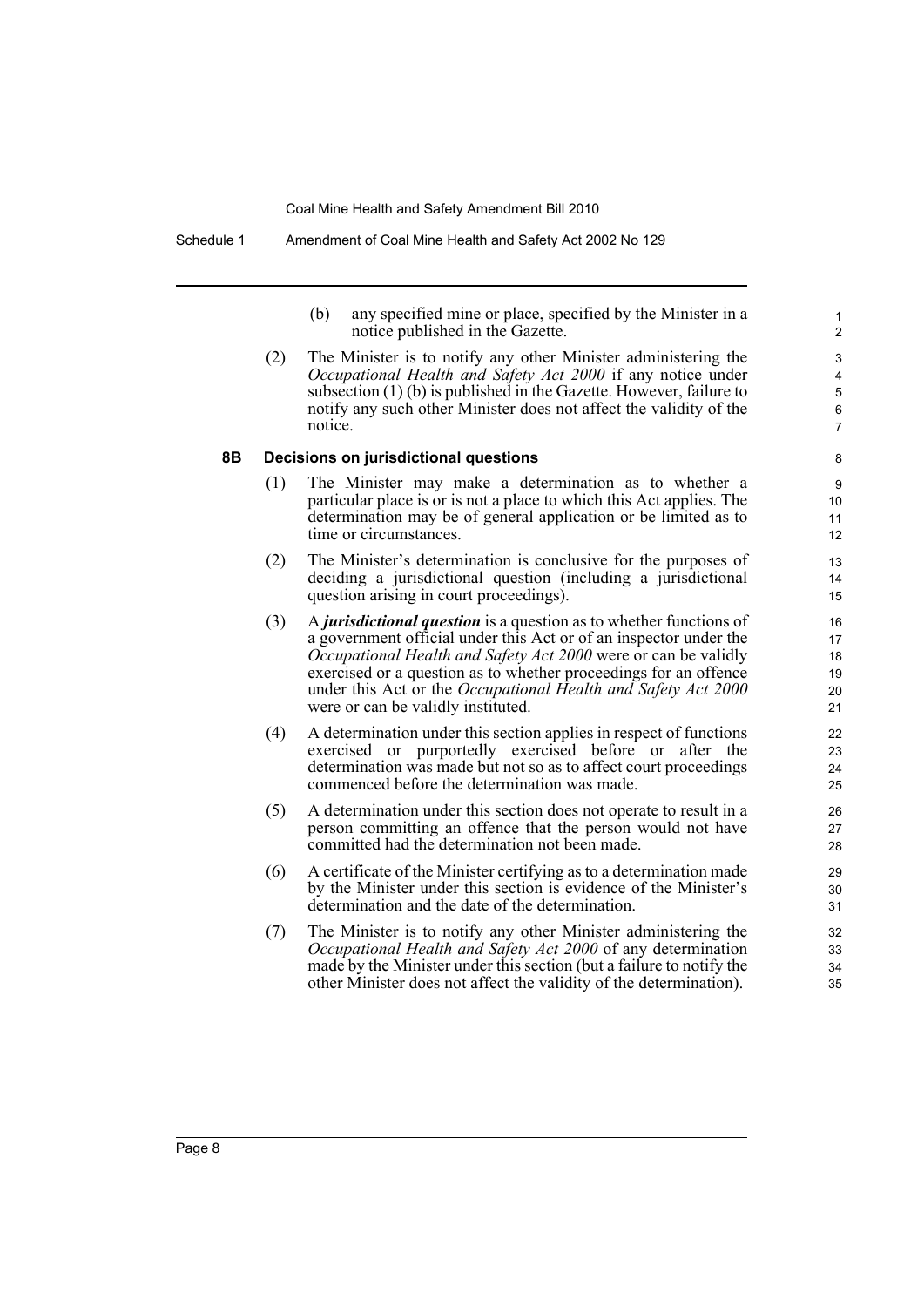|      | 8C               |                                                                                                                                  |     | Act does not apply to railway operations or roads                                                                                                                                                                                                                                                                                                                                                                           | $\mathbf{1}$                           |  |  |
|------|------------------|----------------------------------------------------------------------------------------------------------------------------------|-----|-----------------------------------------------------------------------------------------------------------------------------------------------------------------------------------------------------------------------------------------------------------------------------------------------------------------------------------------------------------------------------------------------------------------------------|----------------------------------------|--|--|
|      |                  | (1)                                                                                                                              |     | This Act does not apply to a railway or railway operations to<br>which the <i>Rail Safety Act 2008</i> applies.                                                                                                                                                                                                                                                                                                             | $\overline{2}$<br>3                    |  |  |
|      |                  | (2)                                                                                                                              |     | This Act does not apply to public roads (within the meaning of<br>the <i>Roads Act 1993</i> ).                                                                                                                                                                                                                                                                                                                              | 4<br>5                                 |  |  |
|      | 8D               | Act does not apply to civil engineering works                                                                                    |     |                                                                                                                                                                                                                                                                                                                                                                                                                             | 6                                      |  |  |
|      |                  | (1)<br>Subject to the regulations and any notice given by the Minister<br>under section $8A(1)$ (b), this Act does not apply to: |     |                                                                                                                                                                                                                                                                                                                                                                                                                             |                                        |  |  |
|      |                  |                                                                                                                                  | (a) | any place where the extraction of coal is carried out, if<br>those activities are an integral part of any civil engineering<br>work, or                                                                                                                                                                                                                                                                                     | 9<br>10<br>11                          |  |  |
|      |                  |                                                                                                                                  | (b) | any place where underground work involving the<br>extraction or treatment of coal is carried out, where that<br>work is an integral part of any civil engineering work.                                                                                                                                                                                                                                                     | 12<br>13<br>14                         |  |  |
|      |                  | (2)                                                                                                                              |     | In this section:                                                                                                                                                                                                                                                                                                                                                                                                            | 15                                     |  |  |
|      |                  |                                                                                                                                  |     | civil engineering work means the construction, structural<br>alteration, repair, maintenance and demolition of, for example,<br>airports, docks, harbours, inland waterways, dams, river and<br>avalanche and sea defence works, roads and highways, railways,<br>bridges and tunnels, viaducts and works related to the provision<br>of services such as communications, drainage, sewerage, water<br>and energy supplies. | 16<br>17<br>18<br>19<br>20<br>21<br>22 |  |  |
|      | 8Ε               |                                                                                                                                  |     | Act does not apply to powerlines                                                                                                                                                                                                                                                                                                                                                                                            | 23                                     |  |  |
|      |                  |                                                                                                                                  |     | This Act does not apply to electricity infrastructure that is owned<br>by a network operator or retail supplier (within the meaning of<br>the <i>Electricity Supply Act 1995</i> ).                                                                                                                                                                                                                                         | 24<br>25<br>26                         |  |  |
|      | $\boldsymbol{9}$ |                                                                                                                                  |     | <b>Act to bind Crown</b>                                                                                                                                                                                                                                                                                                                                                                                                    | 27                                     |  |  |
|      |                  |                                                                                                                                  |     | This Act binds the Crown in right of New South Wales and, in so<br>far as the legislative power of the Parliament of New South Wales<br>permits, the Crown in all its other capacities.                                                                                                                                                                                                                                     | 28<br>29<br>30                         |  |  |
| [12] |                  |                                                                                                                                  |     | Part 5, Division 7, heading                                                                                                                                                                                                                                                                                                                                                                                                 | 31                                     |  |  |
|      |                  |                                                                                                                                  |     | Omit "exploration holders". Insert instead "colliery holders".                                                                                                                                                                                                                                                                                                                                                              | 32                                     |  |  |
| [13] |                  |                                                                                                                                  |     | Section 78 Duty to give notice of drilling operations                                                                                                                                                                                                                                                                                                                                                                       | 33                                     |  |  |
|      |                  |                                                                                                                                  |     | Omit "An exploration holder" from section 78 (1).                                                                                                                                                                                                                                                                                                                                                                           | 34                                     |  |  |
|      |                  |                                                                                                                                  |     | Insert instead "A colliery holder".                                                                                                                                                                                                                                                                                                                                                                                         | 35                                     |  |  |
|      |                  |                                                                                                                                  |     |                                                                                                                                                                                                                                                                                                                                                                                                                             |                                        |  |  |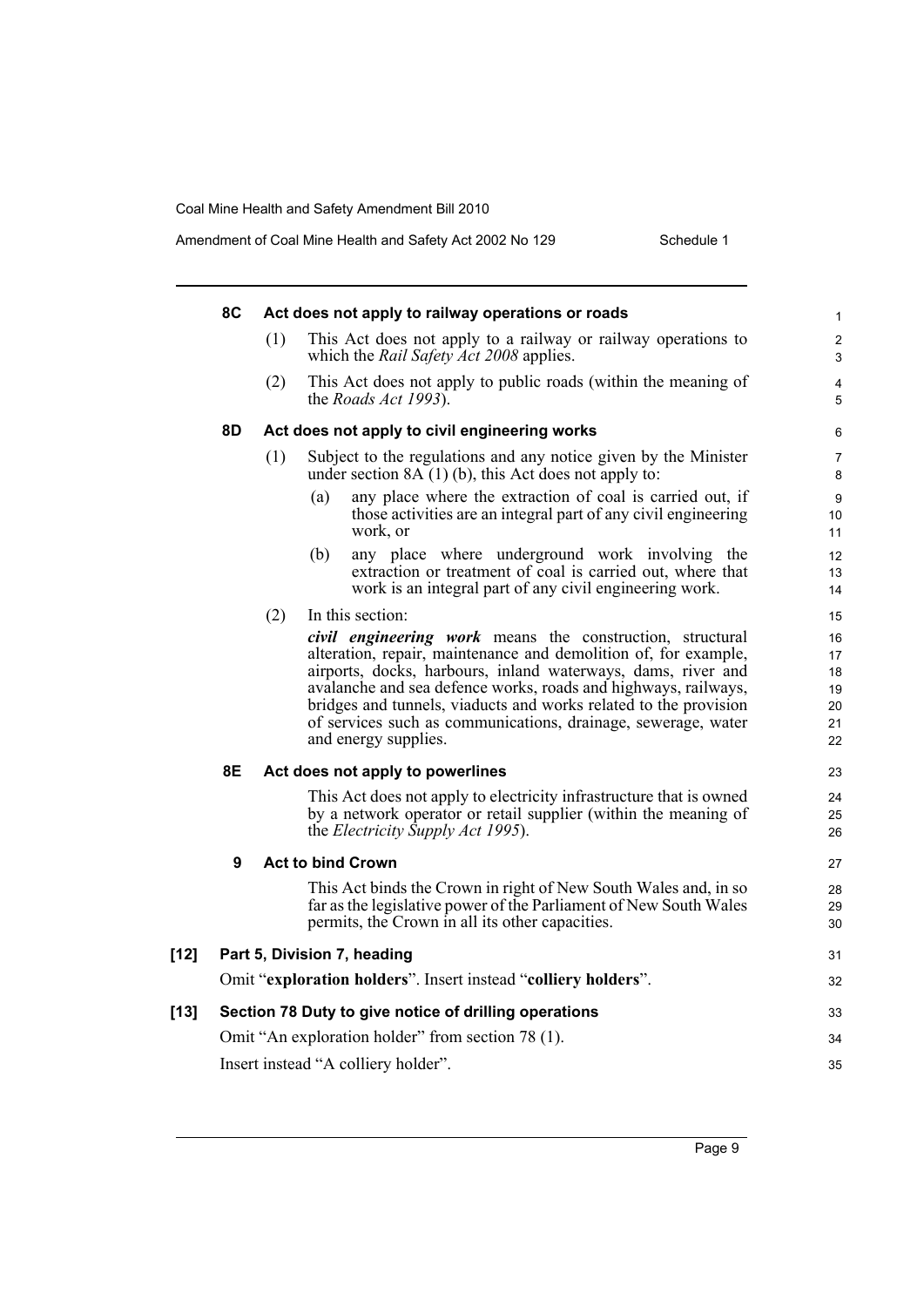Schedule 1 Amendment of Coal Mine Health and Safety Act 2002 No 129

| $[14]$ |                                | <b>Section 78 (1)</b>         |     |                                                                                                                                                                                                                              | $\mathbf{1}$         |  |
|--------|--------------------------------|-------------------------------|-----|------------------------------------------------------------------------------------------------------------------------------------------------------------------------------------------------------------------------------|----------------------|--|
|        |                                |                               |     | Omit "the exploration holder". Insert instead "the colliery holder".                                                                                                                                                         | 2                    |  |
| $[15]$ |                                | <b>Section 98 Definitions</b> |     |                                                                                                                                                                                                                              | 3                    |  |
|        |                                |                               |     | Omit the definitions of <i>emplacement area</i> and <i>reject</i> from section 98 (1).                                                                                                                                       | 4                    |  |
| $[16]$ | <b>Section 105 Definitions</b> |                               |     |                                                                                                                                                                                                                              |                      |  |
|        |                                |                               |     | Omit the definition of <i>mine</i> . Insert instead:                                                                                                                                                                         | 6                    |  |
|        |                                |                               |     | <i>mine</i> includes an abandoned mine or part of a mine.                                                                                                                                                                    | $\overline{7}$       |  |
| $[17]$ |                                | <b>Section 110</b>            |     |                                                                                                                                                                                                                              | 8                    |  |
|        |                                |                               |     | Omit the section. Insert instead:                                                                                                                                                                                            | 9                    |  |
|        | 110                            |                               |     | Notification of certain incidents and other matters                                                                                                                                                                          | 10                   |  |
|        |                                | (1)                           |     | The operator of a coal operation must ensure that the Chief<br>Inspector and an industry check inspector are given notice in<br>accordance with this section of any of the following incidents<br>$(notifiable\,$            | 11<br>12<br>13<br>14 |  |
|        |                                |                               | (a) | any incident at the coal operation that has resulted in a<br>person being killed,                                                                                                                                            | 15<br>16             |  |
|        |                                |                               | (b) | any other incident at the coal operation of a kind prescribed<br>by the regulations for the purposes of this paragraph,                                                                                                      | 17<br>18             |  |
|        |                                |                               | (c) | any incident or other matter occurring at, or in relation to,<br>the coal operation that the regulations declare to be an<br>incident or matter that is required to be notified.                                             | 19<br>20<br>21       |  |
|        |                                | (2)                           |     | The colliery holder for a mine must ensure that the Chief<br>Inspector and an industry check inspector are given notice in<br>accordance with this section of any of the following incidents<br>$(notifiable$ incidents $):$ | 22<br>23<br>24<br>25 |  |
|        |                                |                               | (a) | any incident at the mine that has resulted in a person being<br>killed.                                                                                                                                                      | 26<br>27             |  |
|        |                                |                               | (b) | any other incident at the mine of a kind prescribed by the<br>regulations for the purposes of this paragraph,                                                                                                                | 28<br>29             |  |
|        |                                |                               | (c) | any incident or other matter occurring at, or in relation to,<br>the mine that the regulations declare to be an incident or<br>matter that is required to be notified.                                                       | 30<br>31<br>32       |  |
|        |                                | (3)                           |     | Any notice under this section must be given:                                                                                                                                                                                 | 33                   |  |
|        |                                |                               | (a) | as soon as practicable (but not later than 7 days) after each<br>person required to give notice becomes aware of the<br>notifiable incident, and                                                                             | 34<br>35<br>36       |  |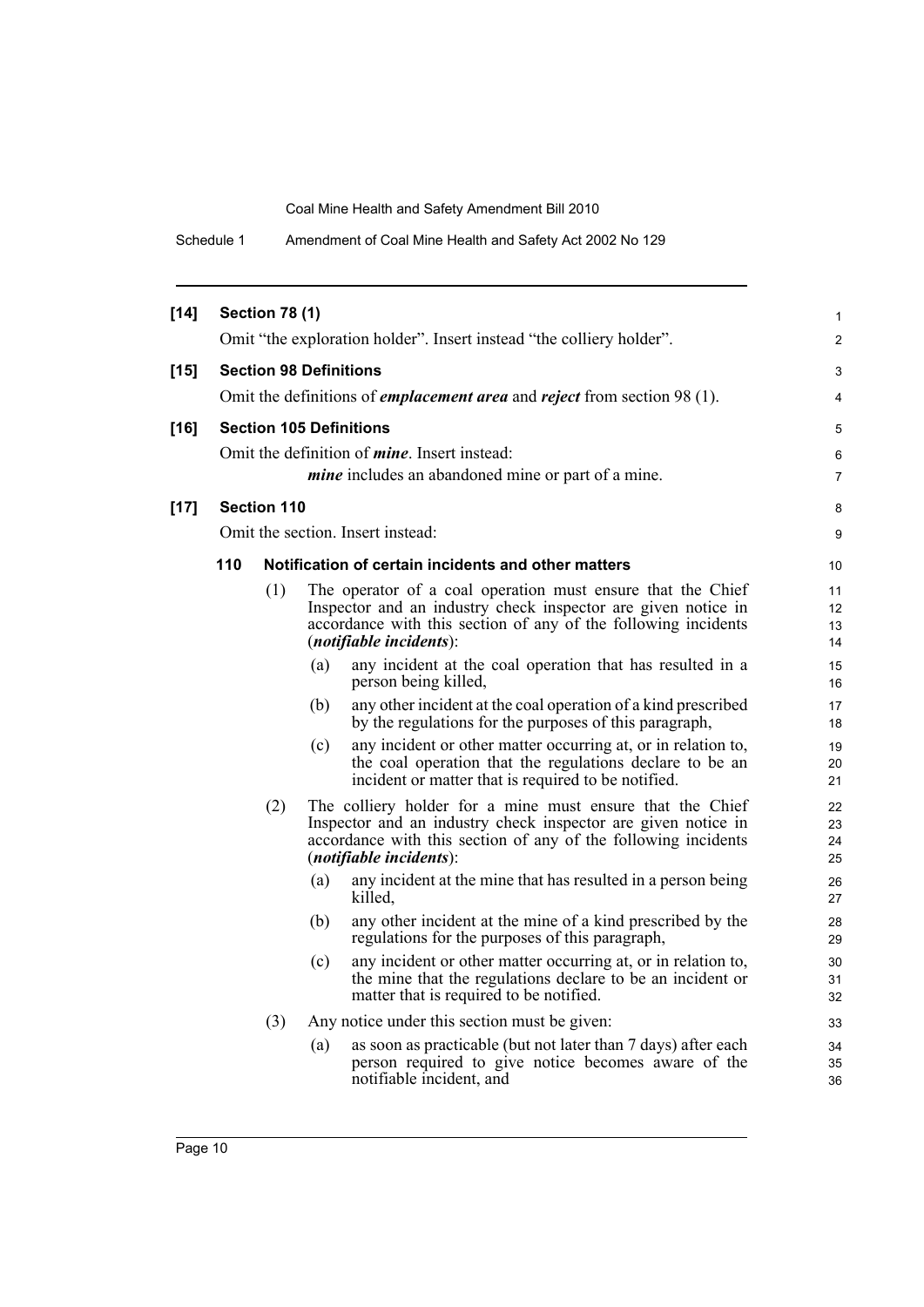$[21]$ 

### Amendment of Coal Mine Health and Safety Act 2002 No 129 Schedule 1

|        |                        | (b) | in writing and, if a form has been prescribed by the<br>regulations, in that form.                                                                                                    | 1<br>$\overline{2}$         |
|--------|------------------------|-----|---------------------------------------------------------------------------------------------------------------------------------------------------------------------------------------|-----------------------------|
|        | (4)                    |     | Any notice must, in the case of a notifiable incident referred to in<br>subsection $(1)$ (a) or $(b)$ or $(2)$ (a) or $(b)$ , also be given:                                          | 3<br>$\overline{4}$         |
|        |                        | (a) | immediately after the person required to give the notice<br>becomes aware of the incident, and                                                                                        | 5<br>6                      |
|        |                        | (b) | by the quickest available means.                                                                                                                                                      | $\overline{7}$              |
|        |                        |     | This subsection does not apply if the person required to give the<br>notice is aware that another person has given the required notice<br>of the incident.                            | 8<br>9<br>10                |
|        | (5)                    |     | The regulations may vary the obligations under this section with<br>respect to the person required to give the notice and the time and<br>manner in which notice is to be given.      | 11<br>12 <sup>2</sup><br>13 |
| $[18]$ |                        |     | Section 118 Minister to make stop work orders                                                                                                                                         | 14                          |
|        |                        |     | Omit section 118 (2). Insert instead:                                                                                                                                                 | 15                          |
|        | (2)                    |     | An order takes effect on and from the time at which:                                                                                                                                  | 16                          |
|        |                        | (a) | if the order relates to a mine—a copy is provided to the<br>colliery holder for the relevant colliery holding by the<br>Minister, or                                                  | 17<br>18<br>19              |
|        |                        | (b) | if the order relates to a coal operation—a copy is provided<br>to the operator of the coal operation by the Minister, or                                                              | 20<br>21                    |
|        |                        | (c) | the person carrying out, or about to carry out, the action the<br>subject of the order is notified by the Minister that the<br>order has been made,                                   | 22<br>23<br>24              |
|        |                        |     | whichever is the sooner.                                                                                                                                                              | 25                          |
| [19]   |                        |     | <b>Section 145 Appointment of government officials</b>                                                                                                                                | 26                          |
|        |                        |     | Omit section 145 (2). Insert instead:                                                                                                                                                 | 27                          |
|        | (2)                    |     | An instrument appointing a person under this section may limit<br>the functions that the person has as a government official or under<br>the Occupational Health and Safety Act 2000. | 28<br>29<br>30              |
| $[20]$ |                        |     | Section 151 Consideration and investigation of complaints                                                                                                                             | 31                          |
|        |                        |     | Omit "coal operation" from section 151 (1), wherever occurring.                                                                                                                       | 32                          |
|        | Insert instead "mine". |     |                                                                                                                                                                                       | 33                          |
| $[21]$ | <b>Section 151 (4)</b> |     |                                                                                                                                                                                       | 34                          |
|        |                        |     | Insert "or the colliery holder for the mine" after "coal operation".                                                                                                                  | 35                          |
|        |                        |     |                                                                                                                                                                                       |                             |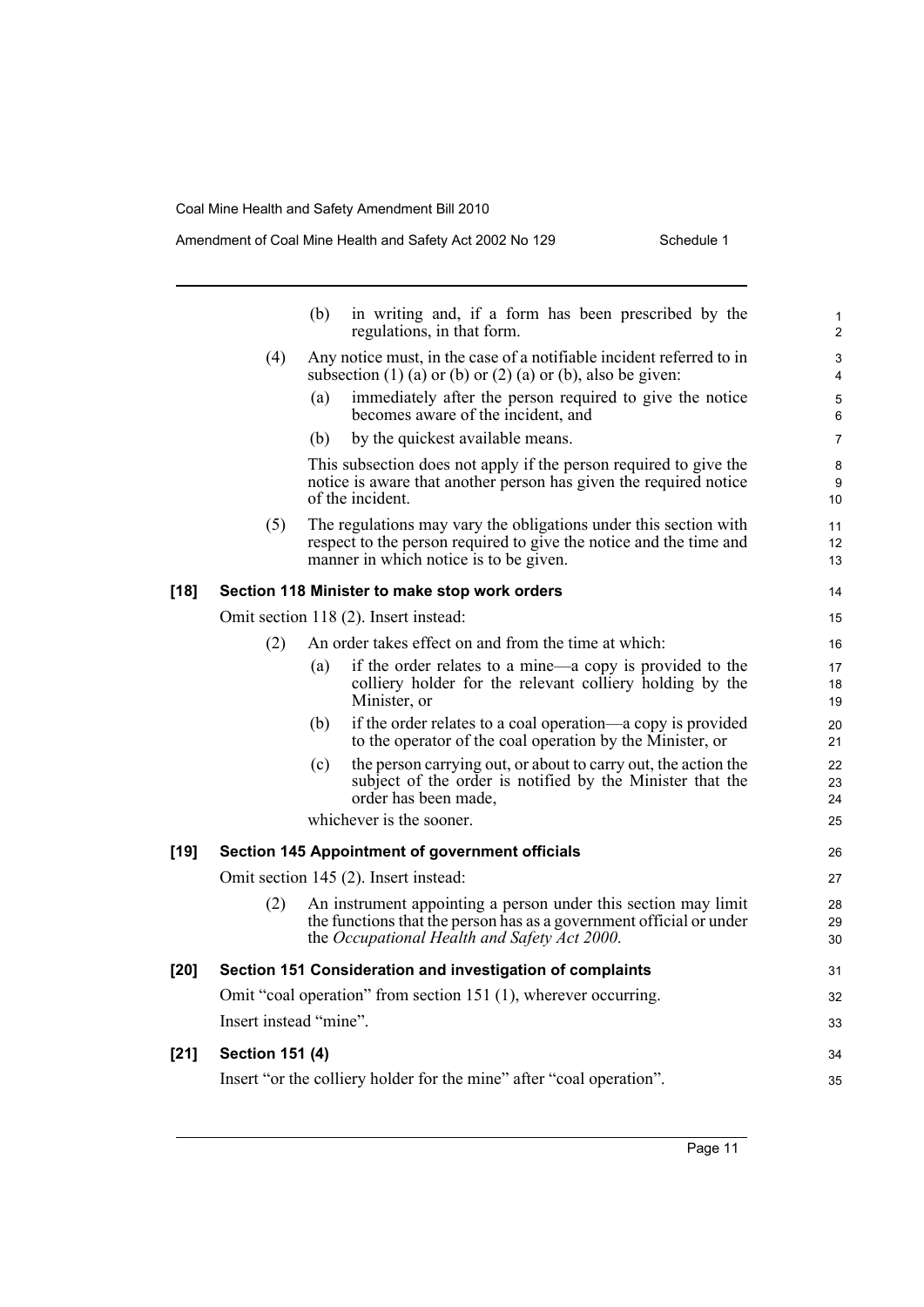Schedule 1 Amendment of Coal Mine Health and Safety Act 2002 No 129

| $[22]$ | <b>Section 153 Additional functions</b>            |                                                                                                                   |                                                                                                                                                                                                                                                                                                         |                                                                                                                                                                                                                                                                                                     |                            |  |  |
|--------|----------------------------------------------------|-------------------------------------------------------------------------------------------------------------------|---------------------------------------------------------------------------------------------------------------------------------------------------------------------------------------------------------------------------------------------------------------------------------------------------------|-----------------------------------------------------------------------------------------------------------------------------------------------------------------------------------------------------------------------------------------------------------------------------------------------------|----------------------------|--|--|
|        |                                                    |                                                                                                                   | Omit "coal operations" wherever occurring. Insert instead "mines".                                                                                                                                                                                                                                      | $\overline{2}$                                                                                                                                                                                                                                                                                      |                            |  |  |
| $[23]$ |                                                    | <b>Section 156A</b>                                                                                               |                                                                                                                                                                                                                                                                                                         | 3                                                                                                                                                                                                                                                                                                   |                            |  |  |
|        |                                                    | Insert after section 156:                                                                                         |                                                                                                                                                                                                                                                                                                         |                                                                                                                                                                                                                                                                                                     |                            |  |  |
|        | 156A<br>Power to require plan from colliery holder |                                                                                                                   |                                                                                                                                                                                                                                                                                                         |                                                                                                                                                                                                                                                                                                     |                            |  |  |
|        |                                                    | (1)                                                                                                               | A government official may require the colliery holder for a mine<br>to provide the government official with a plan of all or part of the<br>mine marked with information that the government official<br>considers necessary for an investigation or inquiry that the<br>government official is making. | 6<br>7<br>8<br>9<br>10 <sup>°</sup>                                                                                                                                                                                                                                                                 |                            |  |  |
|        |                                                    | (2)                                                                                                               | A colliery holder must not fail to comply with a requirement<br>made under this section.<br>Maximum penalty: 100 penalty units.                                                                                                                                                                         | 11<br>12 <sup>2</sup><br>13                                                                                                                                                                                                                                                                         |                            |  |  |
| $[24]$ |                                                    |                                                                                                                   | Schedule 3 Savings, transitional and other provisions                                                                                                                                                                                                                                                   | 14                                                                                                                                                                                                                                                                                                  |                            |  |  |
|        | Insert at the end of clause $1(1)$ :               |                                                                                                                   |                                                                                                                                                                                                                                                                                                         |                                                                                                                                                                                                                                                                                                     |                            |  |  |
|        |                                                    |                                                                                                                   | Coal Mine Health and Safety Amendment Act 2010                                                                                                                                                                                                                                                          | 16                                                                                                                                                                                                                                                                                                  |                            |  |  |
| $[25]$ |                                                    | <b>Schedule 3</b>                                                                                                 |                                                                                                                                                                                                                                                                                                         | 17                                                                                                                                                                                                                                                                                                  |                            |  |  |
|        |                                                    |                                                                                                                   | Insert after clause 26:                                                                                                                                                                                                                                                                                 | 18                                                                                                                                                                                                                                                                                                  |                            |  |  |
|        |                                                    | Part 3<br>Provision consequent on enactment of<br><b>Coal Mine Health and Safety Amendment</b><br><b>Act 2010</b> |                                                                                                                                                                                                                                                                                                         |                                                                                                                                                                                                                                                                                                     |                            |  |  |
|        | 27                                                 |                                                                                                                   | <b>Validation</b>                                                                                                                                                                                                                                                                                       | 22                                                                                                                                                                                                                                                                                                  |                            |  |  |
|        |                                                    | (1)                                                                                                               | Anything done or omitted to be done in the exercise or purported<br>exercise of a function under this Act, the OH&S Act or the<br><i>Explosives Act 2003</i> before the relevant date that would have<br>been validly done if the amending Act had been in force is<br>validated.                       | 23<br>24<br>25<br>26<br>27                                                                                                                                                                                                                                                                          |                            |  |  |
|        |                                                    | (2)                                                                                                               | Without limiting subclause (1):                                                                                                                                                                                                                                                                         | 28                                                                                                                                                                                                                                                                                                  |                            |  |  |
|        |                                                    |                                                                                                                   |                                                                                                                                                                                                                                                                                                         | any prosecution commenced for an offence under this Act,<br>(a)<br>or an offence under the OH&S Act, before the relevant<br>date that would have been validly commenced had the<br>amending Act been in force at the time the prosecution<br>commenced is taken to have been validly commenced, and | 29<br>30<br>31<br>32<br>33 |  |  |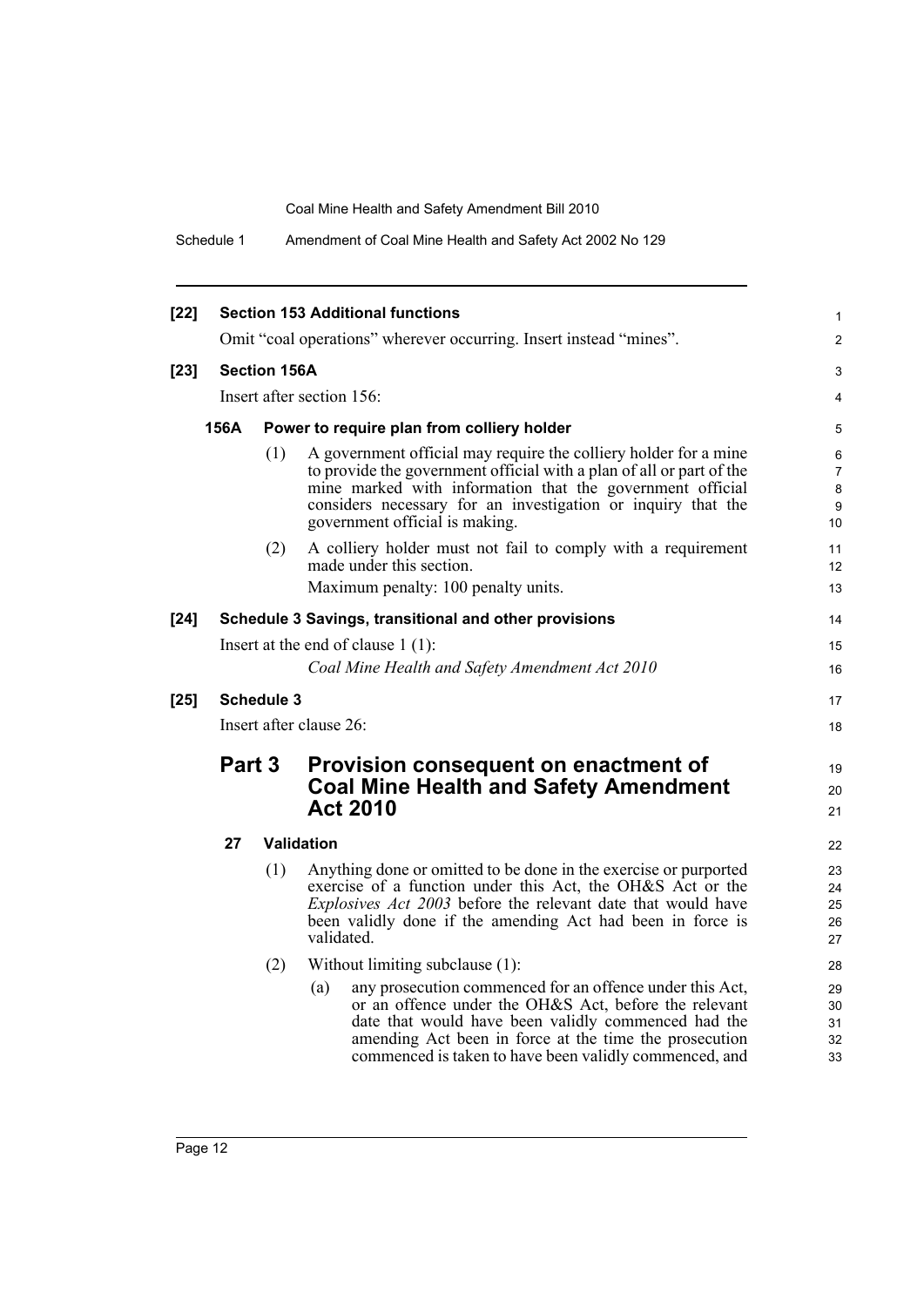$(3)$ 

### Amendment of Coal Mine Health and Safety Act 2002 No 129 Schedule 1

| (b)      | the exercise, or purported exercise, before the relevant date<br>of a function under the OH&S Act by an inspector<br>appointed under section 47 of that Act, or an inspector<br>taken to have been appointed as an inspector under the                                                                                       | $\mathbf{1}$<br>$\overline{2}$<br>3<br>4 |
|----------|------------------------------------------------------------------------------------------------------------------------------------------------------------------------------------------------------------------------------------------------------------------------------------------------------------------------------|------------------------------------------|
|          | OH&S Act pursuant to section 47B of that Act, that would<br>have been valid had the amending Act been in force at the<br>time of the exercise is validated, and                                                                                                                                                              | $\mathbf 5$<br>6<br>$\overline{7}$       |
| (c)      | the exercise, or purported exercise, before the relevant date<br>of a function under this Act by a government official that<br>would have been valid had the amending Act been in force<br>at the time of the exercise is validated, and                                                                                     | 8<br>9<br>10<br>11                       |
| (d)      | the exercise, or purported exercise, before the relevant date<br>of a function under the <i>Explosives Act 2003</i> by a regulatory<br>authority under that Act, or an inspector appointed under<br>that Act, that would have been valid had the amending Act<br>been in force at the time of the exercise is validated, and | 12<br>13<br>14<br>15<br>16               |
| (e)      | any penalty notice issued under the OH&S Act before the<br>relevant date that could have been issued under this Act<br>had the amending Act been in force at the time of its issue<br>is validated.                                                                                                                          | 17<br>18<br>19<br>20                     |
|          | In this clause:                                                                                                                                                                                                                                                                                                              | 21                                       |
|          | <b>amending Act</b> means the Coal Mine Health and Safety<br>Amendment Act 2010.                                                                                                                                                                                                                                             | 22<br>23                                 |
|          | <b>OH&amp;S</b> Act means the Occupational Health and Safety Act 2000.                                                                                                                                                                                                                                                       | 24                                       |
| relevant | of commencement of<br>means the date<br>date<br>Schedule 1 [11] to the amending Act.                                                                                                                                                                                                                                         | 25<br>26                                 |
|          | <i>under</i> , in relation to an Act, includes under the regulations made<br>under the Act.                                                                                                                                                                                                                                  | 27<br>28                                 |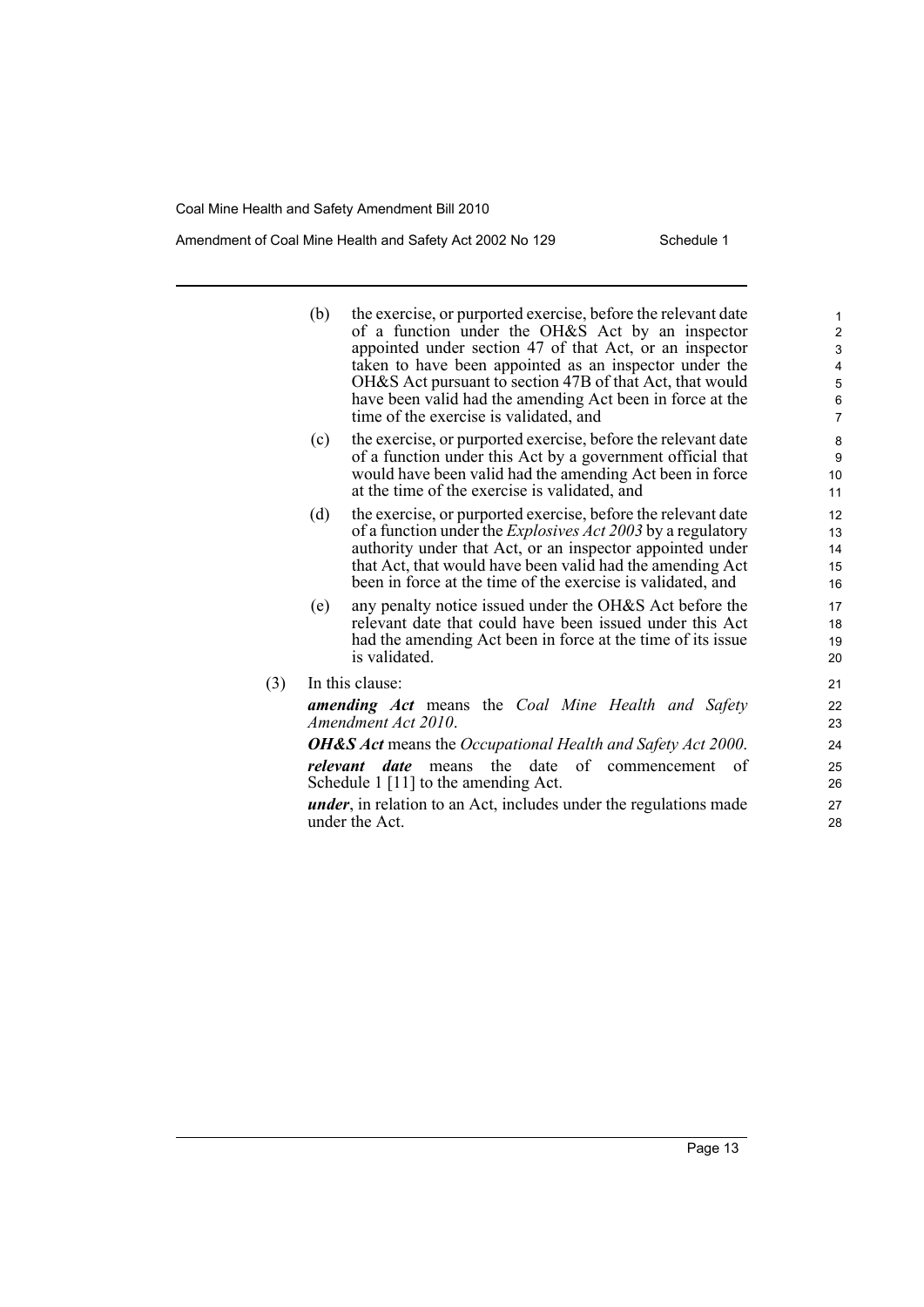<span id="page-21-0"></span>

|       | <b>Schedule 2</b> |                    |     | <b>Amendment of Mining Act 1992 No 29</b>                                                                                                                                                                                                                        | 1                          |
|-------|-------------------|--------------------|-----|------------------------------------------------------------------------------------------------------------------------------------------------------------------------------------------------------------------------------------------------------------------|----------------------------|
| [1]   |                   |                    |     | <b>Section 21 Colliery holdings</b>                                                                                                                                                                                                                              | 2                          |
|       |                   | Omit the section.  |     |                                                                                                                                                                                                                                                                  | 3                          |
| $[2]$ |                   |                    |     | <b>Section 40 Colliery holdings</b>                                                                                                                                                                                                                              | 4                          |
|       |                   | Omit the section.  |     |                                                                                                                                                                                                                                                                  | 5                          |
| $[3]$ |                   |                    |     | <b>Section 61 Colliery holdings</b>                                                                                                                                                                                                                              | 6                          |
|       |                   | Omit the section.  |     |                                                                                                                                                                                                                                                                  | 7                          |
| [4]   |                   | <b>Section 163</b> |     |                                                                                                                                                                                                                                                                  | 8                          |
|       |                   |                    |     | Omit the section. Insert instead:                                                                                                                                                                                                                                | 9                          |
|       | 163               |                    |     | <b>Registration of mines</b>                                                                                                                                                                                                                                     | 10                         |
|       |                   | (1)                |     | The Director-General is to keep a register of mines <i>(the register)</i><br>in written or electronic form.                                                                                                                                                      | 12                         |
|       |                   | (2)                |     | The Director-General is to cause the following particulars to be<br>recorded in the register:                                                                                                                                                                    | 13<br>14                   |
|       |                   |                    | (a) | the name of each mine at which mining operations are<br>carried out under the authority of a mining lease,                                                                                                                                                       | 15<br>16                   |
|       |                   |                    | (b) | in relation to each such mine, details of any mining lease<br>that applies to all or part of the land within the mine,                                                                                                                                           | 17<br>18                   |
|       |                   |                    | (c) | the name of the holder of each such mining lease,                                                                                                                                                                                                                | 19                         |
|       |                   |                    | (d) | in relation to each such mining lease, details of the address<br>for service of the holder of the lease,                                                                                                                                                         | 20<br>21                   |
|       |                   |                    | (e) | a list of the minerals authorised to be mined at the mine<br>under the authority of a mining lease,                                                                                                                                                              | 22<br>23                   |
|       |                   |                    | (f) | any former names of the mine,                                                                                                                                                                                                                                    | 24                         |
|       |                   |                    | (g) | any other particulars that are prescribed by the regulations.                                                                                                                                                                                                    | 25                         |
|       |                   | (3)                |     | The holder of a mining lease must notify the Director-General of:                                                                                                                                                                                                | 26                         |
|       |                   |                    | (a) | the name of each mine at which mining operations are<br>intended to be carried out under the authority of the lease,<br>no later than 30 days after the lease is granted and, in any<br>case, before commencing mining operations under the<br>mining lease, and | 27<br>28<br>29<br>30<br>31 |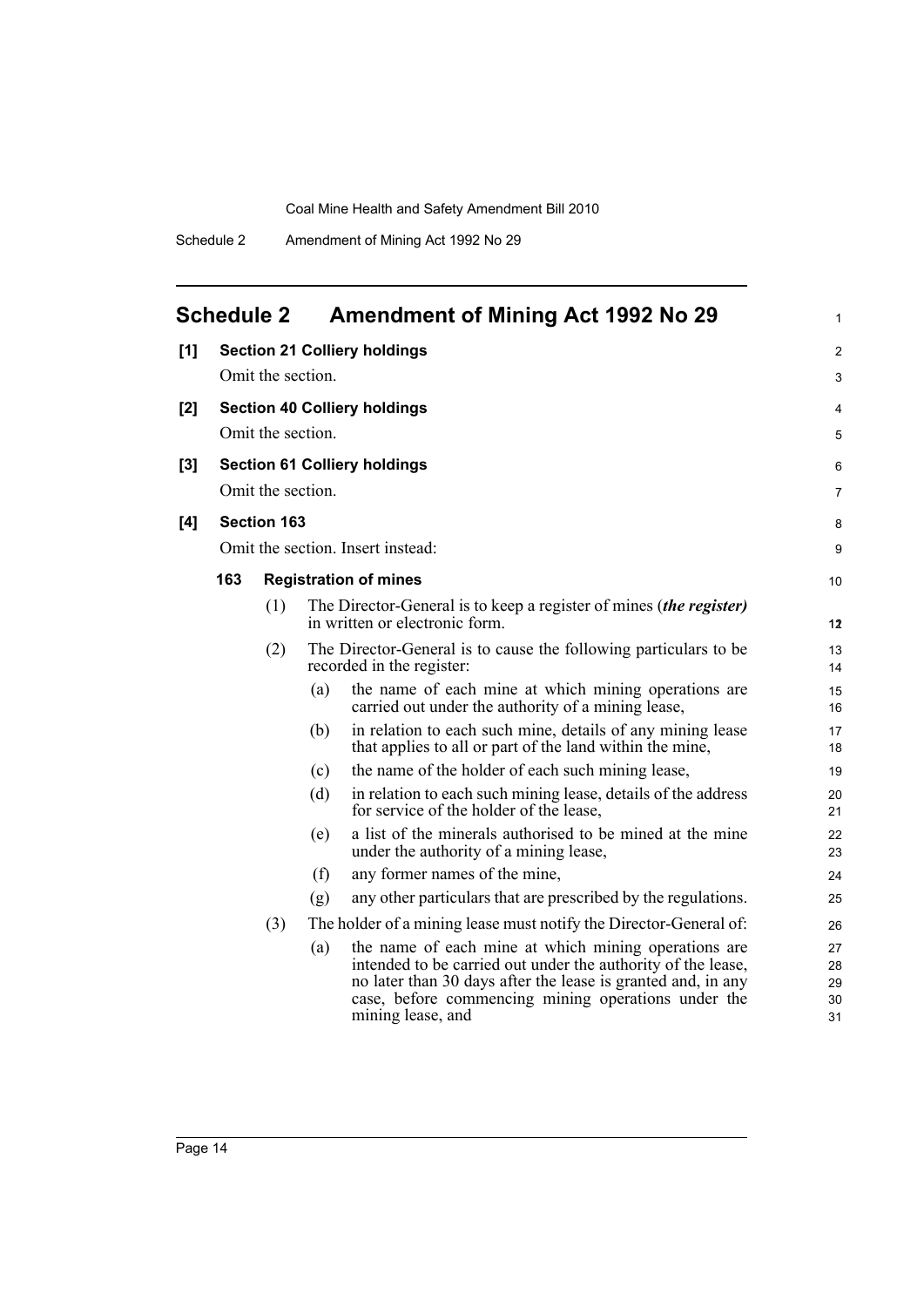Amendment of Mining Act 1992 No 29 Schedule 2

|     | (b) |                    | any change in any of the following particulars in relation<br>to a mine, as soon as practicable after the change:                                                                           | 1<br>$\mathbf 2$     |
|-----|-----|--------------------|---------------------------------------------------------------------------------------------------------------------------------------------------------------------------------------------|----------------------|
|     |     | (i)                | the name of any mine at which mining operations<br>are carried out under the authority of the lease,                                                                                        | 3<br>4               |
|     |     | (i)                | the leases or the subleases comprising that mining<br>operation,                                                                                                                            | 5<br>6               |
|     |     | (iii)              | the address for service of the holder of the mining<br>lease, and                                                                                                                           | 7<br>8               |
|     | (c) |                    | any assignment of the mining lease so that it applies to<br>another mine, as soon as practicable after the assignment.                                                                      | 9<br>10              |
|     |     |                    | Maximum penalty: 20 penalty units.                                                                                                                                                          | 11                   |
| (4) |     |                    | A notification under this section:                                                                                                                                                          | 12                   |
|     | (a) |                    | must be lodged with the Director-General, and                                                                                                                                               | 13                   |
|     | (b) |                    | must be in the approved form, and                                                                                                                                                           | 14                   |
|     | (c) |                    | must be accompanied by the particulars prescribed by the<br>regulations, and                                                                                                                | 15<br>16             |
|     | (d) |                    | must be accompanied by the particulars required by the<br>approved form for such a notification, and                                                                                        | 17<br>18             |
|     | (e) |                    | must be accompanied by the fee prescribed by, or<br>determined in accordance with, the regulations.                                                                                         | 19<br>20             |
| (5) |     |                    | Within 14 days after a notification is lodged under subsection (4)<br>(or within such longer period as may be prescribed by the<br>regulations), the Director-General must:                 | 21<br>22<br>23       |
|     | (a) |                    | cause the register to be updated, as soon as practicable, in<br>accordance with the notification, or                                                                                        | 24<br>25             |
|     | (b) | grounds:           | refuse to update the register on either of the following                                                                                                                                    | 26<br>27             |
|     |     | (i)                | the notification does not<br>comply with<br>the<br>requirements of this section or the regulations,                                                                                         | 28<br>29             |
|     |     | (ii)               | the name proposed for the mine may cause<br>confusion (because, for example, it is the same as or<br>similar to a name that is or was used for another<br>mine, whether registered or not). | 30<br>31<br>32<br>33 |
| (6) |     |                    | The register must be kept available at such offices of the<br>Department as may be prescribed by the regulations for<br>inspection by members of the public, free of charge.                | 34<br>35<br>36       |
| (7) |     | section $130(1)$ . | Section 130 applies to a notification under this section in the<br>same way as it applies to an application referred to in                                                                  | 37<br>38<br>39       |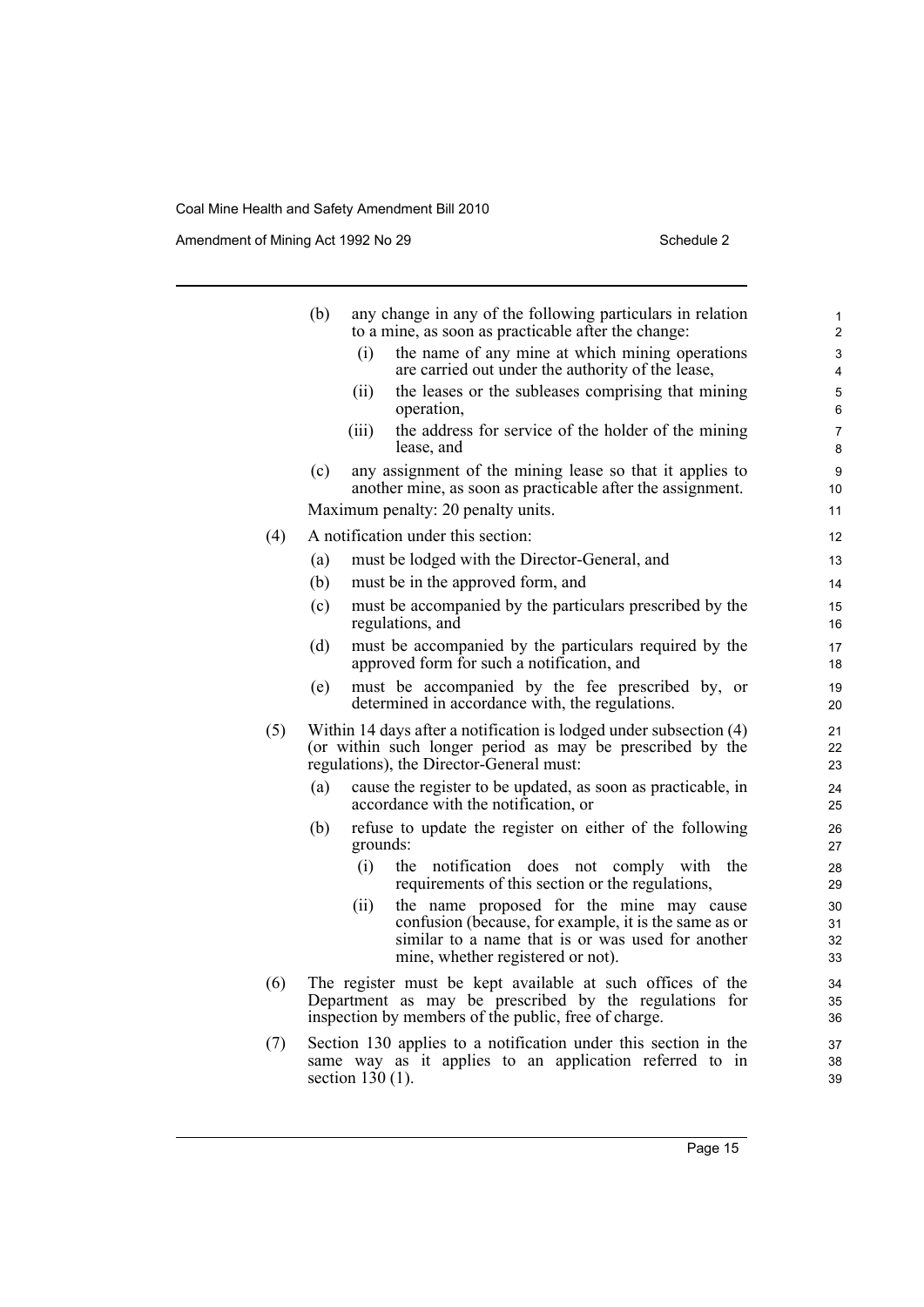Schedule 2 Amendment of Mining Act 1992 No 29

| [5] |                   | <b>Section 186 Colliery holdings</b>                                                                                                                                                          | $\mathbf{1}$    |
|-----|-------------------|-----------------------------------------------------------------------------------------------------------------------------------------------------------------------------------------------|-----------------|
|     | Omit the section. |                                                                                                                                                                                               | $\overline{2}$  |
| [6] |                   | Schedule 6 Savings, transitional and other provisions                                                                                                                                         | 3               |
|     |                   | Insert at the end of clause $1(1)$ :                                                                                                                                                          | 4               |
|     |                   | Coal Mine Health and Safety Amendment Act 2010—but only to<br>the extent that it amends this Act                                                                                              | 5<br>6          |
| [7] | <b>Schedule 6</b> |                                                                                                                                                                                               | $\overline{7}$  |
|     |                   | Insert at the end of the Schedule with appropriate Part and clause numbering:                                                                                                                 | 8               |
|     | Part              | Provisions consequent on enactment of                                                                                                                                                         | 9               |
|     |                   | <b>Coal Mine Health and Safety Amendment</b>                                                                                                                                                  | 10 <sup>°</sup> |
|     |                   | <b>Act 2010</b>                                                                                                                                                                               | 11              |
|     |                   | <b>Definition</b>                                                                                                                                                                             | 12              |
|     |                   | In this Part:                                                                                                                                                                                 | 13              |
|     |                   | <b>amending Act</b> means the Coal Mine Health and Safety<br>Amendment Act 2010.                                                                                                              | 14<br>15        |
|     |                   | <b>Register of mines</b>                                                                                                                                                                      | 16              |
|     |                   | The Director-General may include in the register of mines under<br>section 163:                                                                                                               | 17<br>18        |
|     |                   | (a)<br>the information on the register of colliery holdings<br>immediately before the substitution of that section by the<br>amending Act, and                                                | 19<br>20<br>21  |
|     |                   | any other information contained in files of the Department.<br>(b)                                                                                                                            | 22              |
|     |                   | Transitional provision about register of mines                                                                                                                                                | 23              |
|     |                   | A person is not liable for an offence under section 163 (3) (as<br>substituted by the amending Act) in respect of any act or<br>omission that occurs within 6 months after that substitution. | 24<br>25<br>26  |
| [8] | <b>Dictionary</b> |                                                                                                                                                                                               | 27              |
|     |                   | Omit the definition of <i>colliery holding</i> . Insert instead:                                                                                                                              | 28              |
|     |                   | <i>colliery holding</i> means land:                                                                                                                                                           | 29              |
|     |                   | that is subject to one or more leases authorising the mining<br>(a)<br>of coal, and                                                                                                           | 30<br>31        |
|     |                   | that is within the boundaries of a mine registered under<br>(b)<br>section 163.                                                                                                               | 32<br>33        |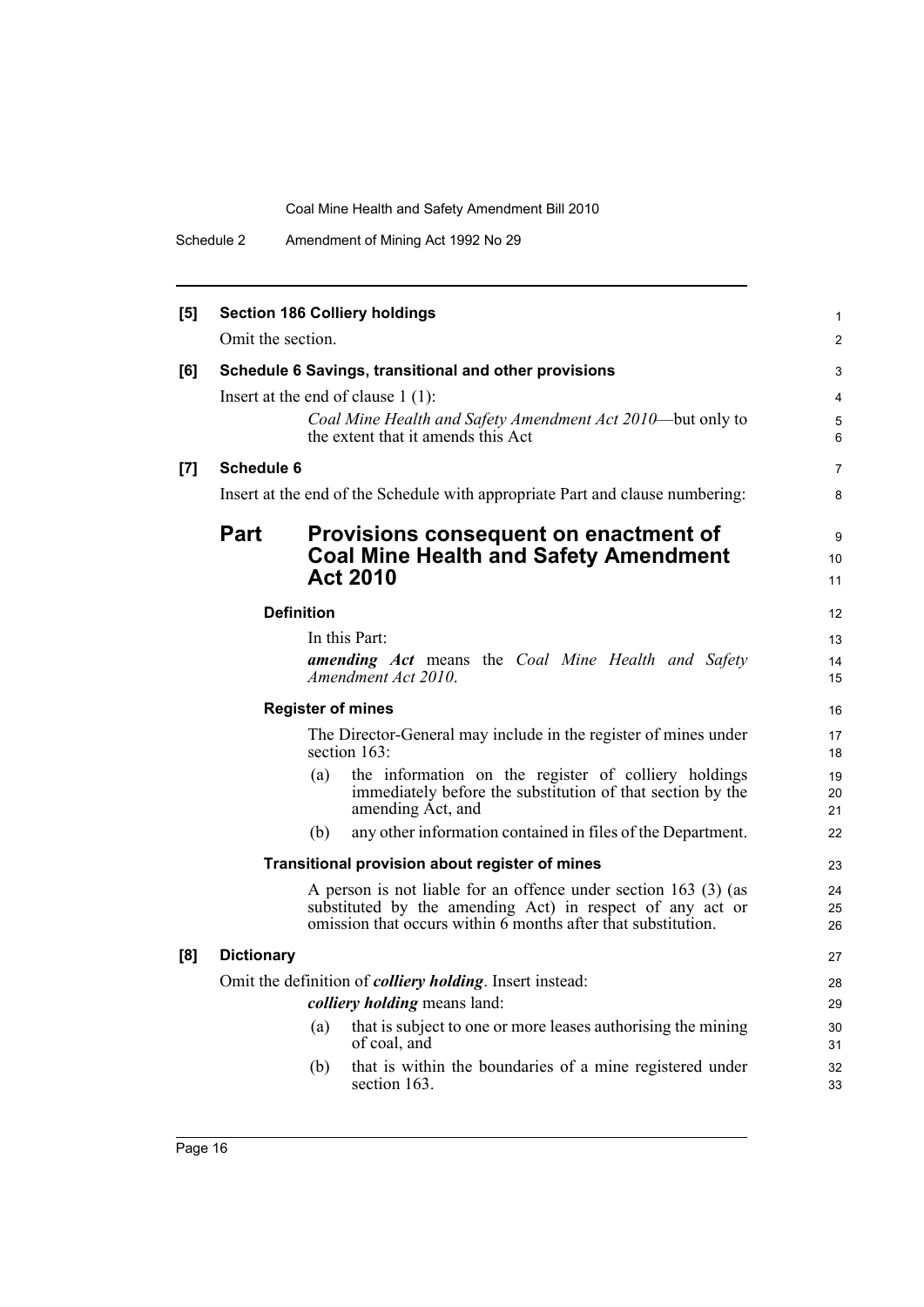Amendment of other Acts and instruments Schedule 3

<span id="page-24-0"></span>

| <b>Schedule 3</b> |                             | <b>Amendment of other Acts and</b><br>instruments                                                                                                                         | 1<br>$\overline{2}$ |
|-------------------|-----------------------------|---------------------------------------------------------------------------------------------------------------------------------------------------------------------------|---------------------|
| 3.1               |                             | <b>Coal Acquisition (Compensation) Arrangements 1985</b>                                                                                                                  | 3                   |
| [1]               | <b>Clause 3 Definitions</b> |                                                                                                                                                                           | 4                   |
|                   |                             | Omit the definition of <i>colliery holding</i> from clause 3 (1). Insert instead:                                                                                         | 5                   |
|                   |                             | colliery holding has the same meaning as it has in the Mining<br>Act 1992.                                                                                                | 6<br>$\overline{7}$ |
| [2]               |                             | Clause 9 Persons eligible to make claims for compensation                                                                                                                 | 8                   |
|                   | clause $9(1)(b)$ .          | Insert "(within the meaning of the <i>Coal Mining Act 1973</i> , as in force when the<br>saleable coal was vested in the person) <sup>5</sup> after "colliery holding" in | 9<br>10<br>11       |
| [3]               | clause 10 or 11             | Clause 18 Calculation of compensation in respect of claims under                                                                                                          | 12<br>13            |
|                   |                             | Insert after clause $18(4)$ :                                                                                                                                             | 14                  |
|                   | (5)                         | The substitution of section 163 of the <i>Mining Act 1992</i> by the<br>Coal Mine Health and Safety Amendment Act 2010 does not<br>affect the operation of this clause.   | 15<br>16<br>17      |
| 3.2               |                             | <b>Coal Acquisition (Re-acquisition Arrangements) Order 1997</b>                                                                                                          | 18                  |
| [1]               | <b>Clause 3 Definitions</b> |                                                                                                                                                                           | 19                  |
|                   |                             | Insert in alphabetical order:                                                                                                                                             | 20                  |
|                   |                             | <i>colliery holder</i> , in relation to land subject to an authority for coal<br>granted under the <i>Mining Act 1992</i> , means the person who holds<br>the authority.  | 21<br>22<br>23      |
|                   |                             | colliery holding has the same meaning as it has in the Mining<br>Act 1992.                                                                                                | 24<br>25            |
| [2]               |                             | Clauses 16 (3) and 22 (3)                                                                                                                                                 | 26                  |
|                   |                             | Omit "registered holder of" wherever occurring.                                                                                                                           | 27                  |
|                   |                             | Insert instead "colliery holder for".                                                                                                                                     | 28                  |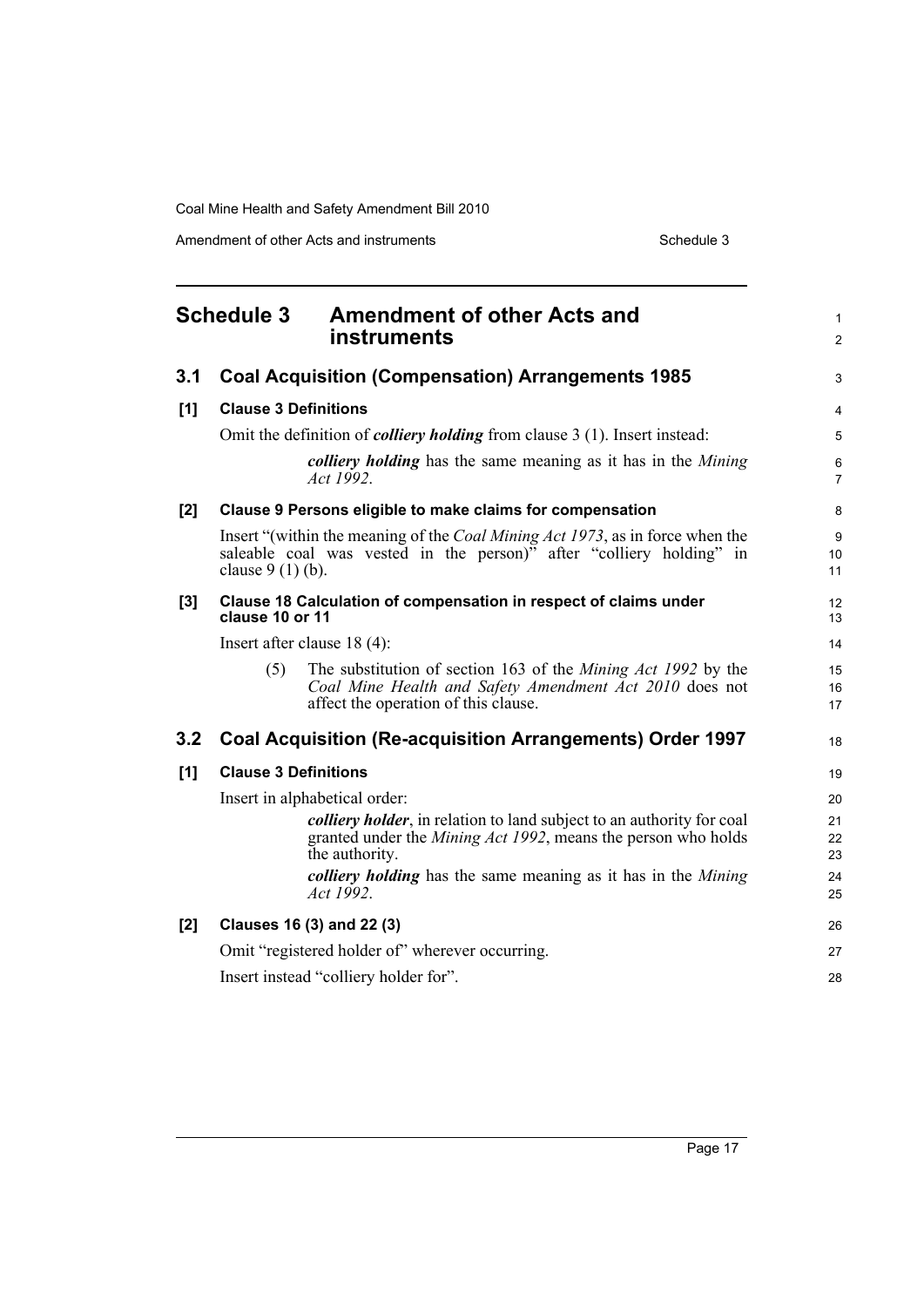Schedule 3 Amendment of other Acts and instruments

| 3.3   | <b>Coal Mine Health and Safety Regulation 2006</b>                                                                                                                                                                                         | 1                             |
|-------|--------------------------------------------------------------------------------------------------------------------------------------------------------------------------------------------------------------------------------------------|-------------------------------|
| [1]   | <b>Clause 5A</b>                                                                                                                                                                                                                           | $\overline{2}$                |
|       | Insert after clause 5:                                                                                                                                                                                                                     | 3                             |
|       | 5Α<br>Certain things are part of coal operation                                                                                                                                                                                            | $\overline{4}$                |
|       | For the purposes of paragraph (b) of the definition of <b>coal</b><br><i>operation</i> in section $\overline{3}$ of the Act, any building, structure, pit,<br>shaft, drive, level, drift, excavation or work within a colliery<br>holding: | 5<br>6<br>$\overline{7}$<br>8 |
|       | that is in the course of construction and that is intended to<br>(a)<br>be part of a coal operation, or                                                                                                                                    | 9<br>10                       |
|       | that is a part of a coal operation and that is in the course of<br>(b)<br>being abandoned, or                                                                                                                                              | 11<br>12                      |
|       | that is a part of a coal operation the operations at or in<br>(c)<br>which are in the course of being discontinued,                                                                                                                        | 13<br>14                      |
|       | is prescribed to be part of a coal operation.                                                                                                                                                                                              | 15                            |
| [2]   | <b>Clause 6</b>                                                                                                                                                                                                                            | 16                            |
|       | Omit the clause. Insert instead:                                                                                                                                                                                                           | 17                            |
|       | 6<br>Act does not apply to certain places                                                                                                                                                                                                  | 18                            |
|       | The classes of places specified in Schedule 1 are prescribed for<br>the purposes of section $8A(1)(a)$ of the Act.                                                                                                                         | 19<br>20                      |
|       | Note. The Act does not apply to any place that is specified by the<br>Minister in a notice published in the Gazette under section 8A (1) (b) of<br>the Act.                                                                                | 21<br>22<br>23                |
| $[3]$ | Schedule 1 Places to which Act does not apply                                                                                                                                                                                              | 24                            |
|       | Omit clause 1.                                                                                                                                                                                                                             | 25                            |
| [4]   | Schedule 1, clause 2                                                                                                                                                                                                                       | 26                            |
|       | Omit "abandoned coal operations" wherever occurring.                                                                                                                                                                                       | 27                            |
|       | Insert instead "abandoned mines".                                                                                                                                                                                                          | 28                            |
| [5]   | Schedule 1, clause 2 (b)                                                                                                                                                                                                                   | 29                            |
|       | Omit "abandoned coal operation". Insert instead "abandoned mine".                                                                                                                                                                          | 30                            |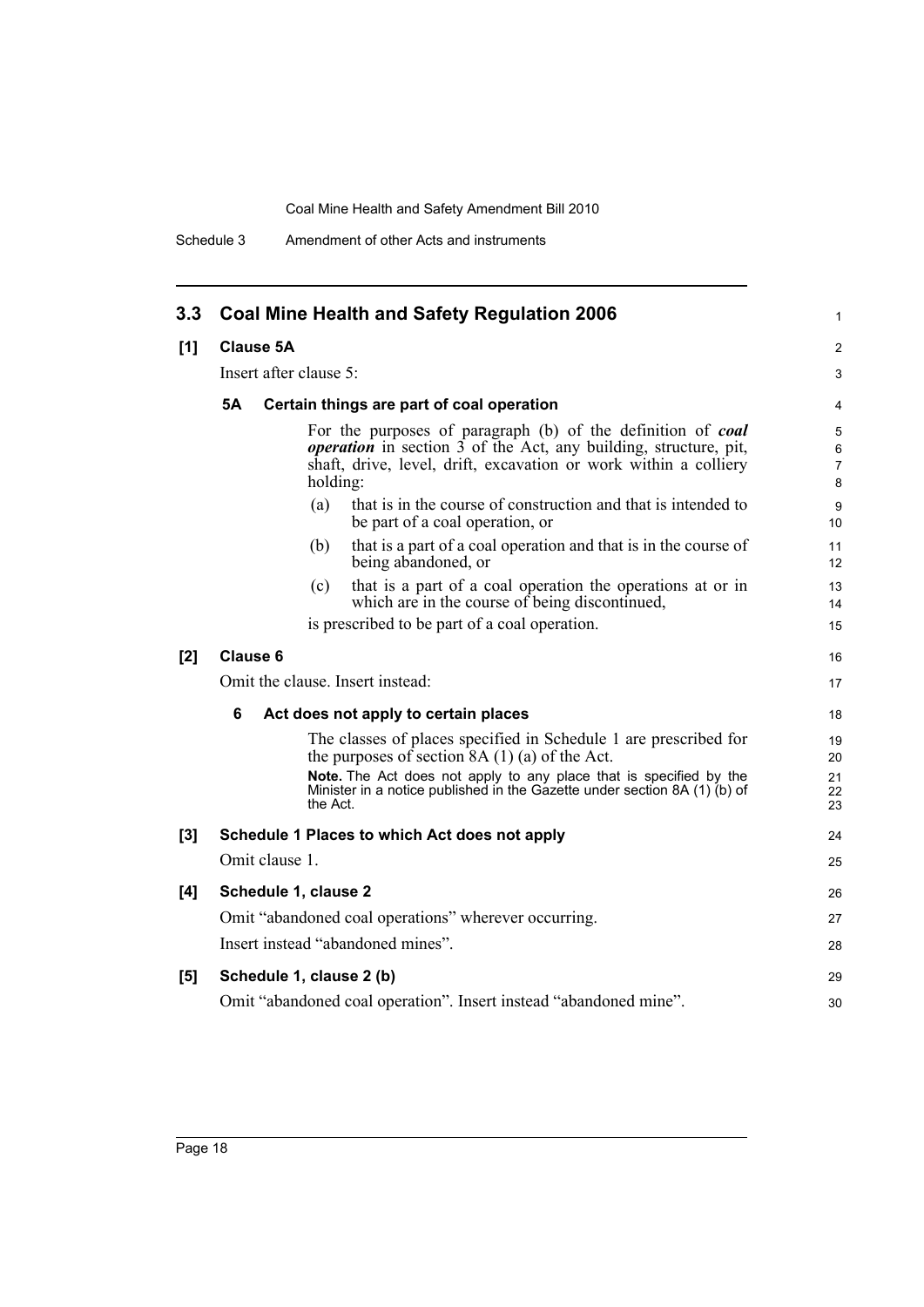Amendment of other Acts and instruments Schedule 3

| 3.4 |                                   |                  | Coal Ownership (Restitution) Act 1990 No 19                                                                                                                                                                                                                                                                                                                                                                           | $\mathbf{1}$                        |
|-----|-----------------------------------|------------------|-----------------------------------------------------------------------------------------------------------------------------------------------------------------------------------------------------------------------------------------------------------------------------------------------------------------------------------------------------------------------------------------------------------------------|-------------------------------------|
|     |                                   |                  | <b>Section 3 Definitions</b>                                                                                                                                                                                                                                                                                                                                                                                          | $\overline{c}$                      |
|     |                                   |                  | Insert "(within the meaning of the <i>Coal Mining Act 1973</i> , as in force on that<br>date)" after "colliery holding" in paragraph $(b)$ of the definition of coal to<br>which this Act applies.                                                                                                                                                                                                                    | $\ensuremath{\mathsf{3}}$<br>4<br>5 |
| 3.5 |                                   |                  | <b>Coal Ownership (Restitution) Regulation 2005</b>                                                                                                                                                                                                                                                                                                                                                                   | 6                                   |
|     |                                   | applications     | Clause 9 Factors to be taken into account when determining                                                                                                                                                                                                                                                                                                                                                            | 7<br>8                              |
|     |                                   |                  | Insert "(within the meaning of the <i>Coal Mining Act 1973</i> , as in force<br>immediately before its repeal)" after "colliery holding" in clause 9 (c).                                                                                                                                                                                                                                                             | 9<br>10                             |
| 3.6 |                                   |                  | Mine Health and Safety Act 2004 No 74                                                                                                                                                                                                                                                                                                                                                                                 | 11                                  |
| [1] |                                   | <b>Section 8</b> |                                                                                                                                                                                                                                                                                                                                                                                                                       | $12 \overline{ }$                   |
|     | Omit the section. Insert instead: |                  |                                                                                                                                                                                                                                                                                                                                                                                                                       | 13                                  |
|     | 8                                 |                  | Decisions on jurisdictional questions                                                                                                                                                                                                                                                                                                                                                                                 | 14                                  |
|     |                                   | (1)              | The Minister may make a determination as to whether a<br>particular place is or is not a place to which this Act applies. The<br>determination may be of general application or be limited as to<br>time or circumstances.                                                                                                                                                                                            | 15<br>16<br>17<br>18                |
|     |                                   | (2)              | The Minister's determination is conclusive for the purposes of<br>deciding a jurisdictional question (including a jurisdictional<br>question arising in court proceedings).                                                                                                                                                                                                                                           | 19<br>20<br>21                      |
|     |                                   | (3)              | A <i>jurisdictional question</i> is a question as to whether functions of<br>a person as a government official under this Act or of an inspector<br>under the <i>Occupational Health and Safety Act 2000</i> were or can<br>be validly exercised or a question as to whether proceedings for<br>an offence under this Act or the Occupational Health and Safety<br><i>Act 2000</i> were or can be validly instituted. | 22<br>23<br>24<br>25<br>26<br>27    |
|     |                                   | (4)              | A determination under this section applies in respect of functions<br>exercised or purportedly exercised before or after the<br>determination was made but not so as to affect court proceedings<br>commenced before the determination was made.                                                                                                                                                                      | 28<br>29<br>30<br>31                |
|     |                                   | (5)              | A determination under this section does not operate to result in a<br>person committing an offence that the person would not have<br>committed had the determination not been made.                                                                                                                                                                                                                                   | 32<br>33<br>34                      |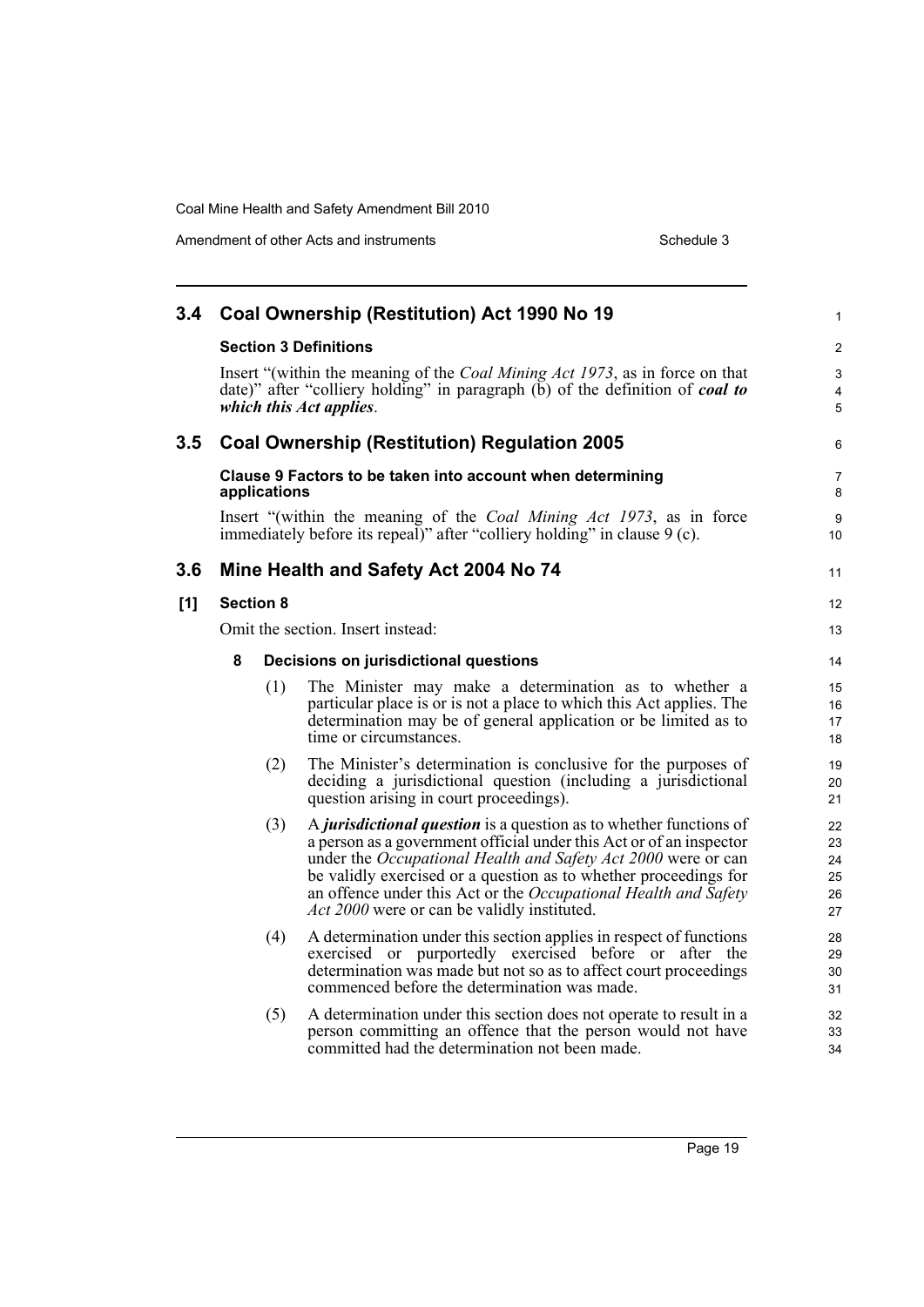|     | (6)                          | A certificate of the Minister certifying as to a determination made<br>by the Minister under this section is evidence of the Minister's<br>determination and the date of the determination.                                                                                  | 1<br>$\overline{2}$<br>3      |
|-----|------------------------------|------------------------------------------------------------------------------------------------------------------------------------------------------------------------------------------------------------------------------------------------------------------------------|-------------------------------|
|     | (7)                          | The Minister is to notify any other Minister administering the<br>Occupational Health and Safety Act 2000 of any determination<br>made by the Minister under this section (but a failure to notify the<br>other Minister does not affect the validity of the determination). | 4<br>5<br>6<br>$\overline{7}$ |
| [2] |                              | Section 127 Appointment of government officials                                                                                                                                                                                                                              | 8                             |
|     |                              | Omit section 127 (2). Insert instead:                                                                                                                                                                                                                                        | 9                             |
|     | (2)                          | An instrument appointing a person under this section may limit<br>the functions that the person has as a government official or under<br>the Occupational Health and Safety Act 2000.                                                                                        | 10<br>11<br>12                |
| 3.7 |                              | <b>Mine Subsidence Compensation Act 1961 No 22</b>                                                                                                                                                                                                                           | 13                            |
| [1] | <b>Section 4 Definitions</b> |                                                                                                                                                                                                                                                                              | 14                            |
|     |                              | Omit the definition of <i>Colliery holding</i> . Insert instead:                                                                                                                                                                                                             | 15                            |
|     |                              | <b>Colliery holding</b> has the same meaning as it has in the <i>Mining</i><br>Act 1992.                                                                                                                                                                                     | 16<br>17                      |
| [2] |                              | Section 4, definition of "Proprietor"                                                                                                                                                                                                                                        | 18                            |
|     |                              | Omit the definition. Insert instead:                                                                                                                                                                                                                                         | 19                            |
|     |                              | <b>Proprietor</b> means the lease holder of any lease for coal within a<br>colliery holding and, where there is more than one lease holder,<br>means each lease holder who is jointly and severally liable for the<br>obligations under this Act.                            | 20<br>21<br>22<br>23          |
| 3.8 |                              | Mining Amendment Act 2008 No 19                                                                                                                                                                                                                                              | 24                            |
| [1] |                              | <b>Schedule 1 Amendment of Mining Act 1992</b>                                                                                                                                                                                                                               | 25                            |
|     |                              | Omit Schedule 1 [108]–[113].                                                                                                                                                                                                                                                 | 26                            |
| [2] | <b>Schedule 1 [224]</b>      |                                                                                                                                                                                                                                                                              | 27                            |
|     |                              | Omit "within the same colliery holding" from proposed section 261B (5).                                                                                                                                                                                                      | 28                            |
|     | section 163".                | Insert instead "worked as a single mine, registered as part of a mine under                                                                                                                                                                                                  | 29<br>30                      |
| [3] |                              | Schedule 2 Amendment of other Acts and instrument                                                                                                                                                                                                                            | 31                            |
|     | Omit Schedule 2.1.           |                                                                                                                                                                                                                                                                              | 32                            |
|     |                              |                                                                                                                                                                                                                                                                              |                               |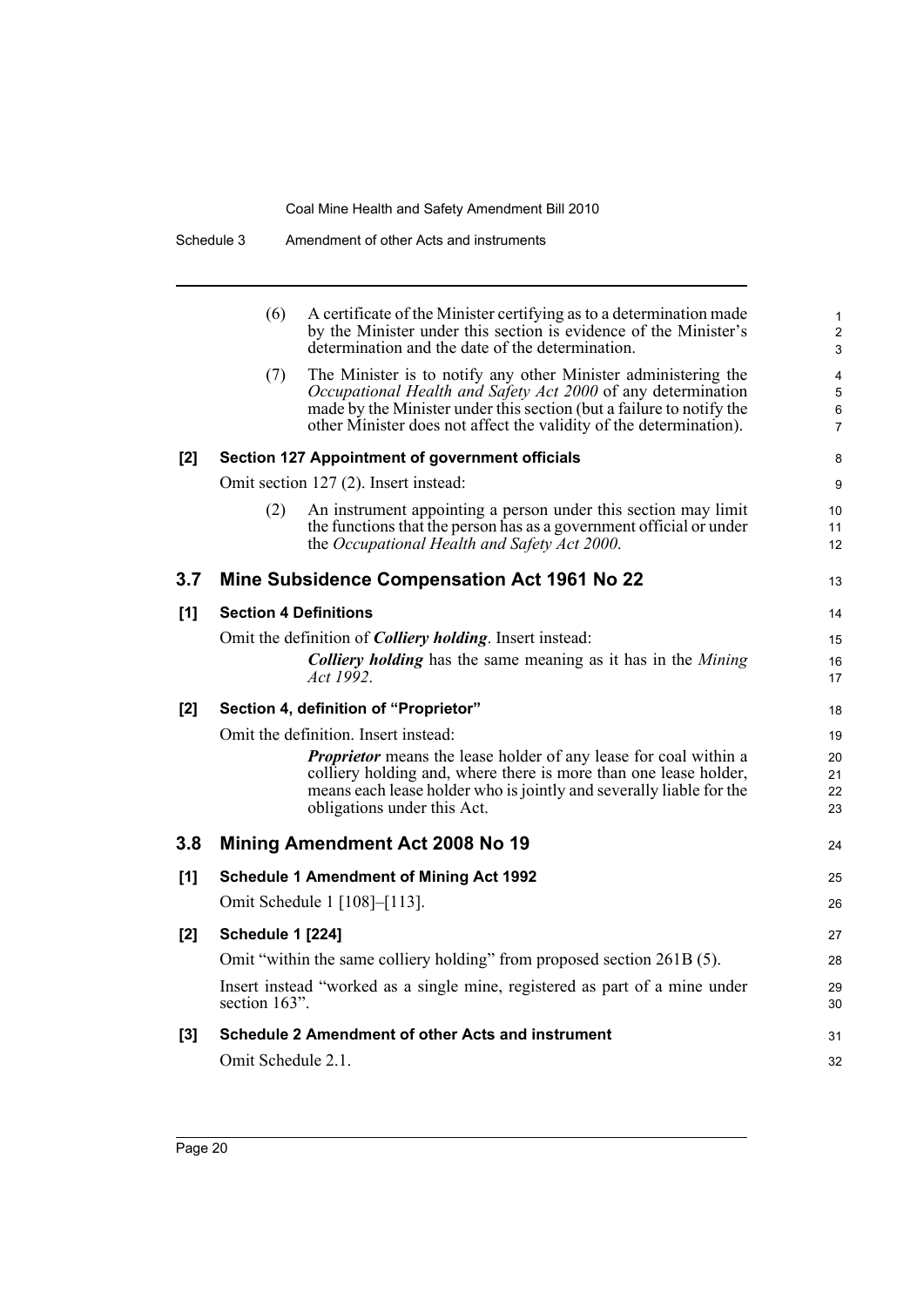Amendment of other Acts and instruments Schedule 3

| 3.9 |    |                  | <b>Mining Regulation 2003</b>                                                                                                                                                                                                                                                                                                                                                                                                                                                             | $\mathbf{1}$                                 |
|-----|----|------------------|-------------------------------------------------------------------------------------------------------------------------------------------------------------------------------------------------------------------------------------------------------------------------------------------------------------------------------------------------------------------------------------------------------------------------------------------------------------------------------------------|----------------------------------------------|
|     |    | <b>Clause 23</b> |                                                                                                                                                                                                                                                                                                                                                                                                                                                                                           | $\mathbf{2}$                                 |
|     |    |                  | Omit the clause. Insert instead:                                                                                                                                                                                                                                                                                                                                                                                                                                                          | 3                                            |
|     | 23 |                  | <b>Register of mines</b>                                                                                                                                                                                                                                                                                                                                                                                                                                                                  | 4                                            |
|     |    |                  | For the purposes of section $163$ (6) of the Act, the prescribed<br>office is the Maitland office of the Department.                                                                                                                                                                                                                                                                                                                                                                      | 5<br>6                                       |
|     |    |                  | 3.10 Occupational Health and Safety Act 2000 No 40                                                                                                                                                                                                                                                                                                                                                                                                                                        | $\overline{7}$                               |
| [1] |    | workplaces       | Section 47A Appointment of inspectors in connection with mining                                                                                                                                                                                                                                                                                                                                                                                                                           | 8<br>9                                       |
|     |    |                  | Insert at the end of the section:                                                                                                                                                                                                                                                                                                                                                                                                                                                         | 10 <sup>°</sup>                              |
|     |    | (2)              | The appointment of a person as a government official under the<br>Mine Health and Safety Act 2004 may limit the functions that the<br>person has as an inspector under this Act.                                                                                                                                                                                                                                                                                                          | 11<br>12<br>13                               |
| [2] |    | workplaces       | Section 47B Appointment of inspectors in connection with coal                                                                                                                                                                                                                                                                                                                                                                                                                             | 14<br>15                                     |
|     |    |                  | Insert at the end of the section:                                                                                                                                                                                                                                                                                                                                                                                                                                                         | 16                                           |
|     |    | (2)              | The appointment of a person as a government official under the<br>Coal Mine Health and Safety Act 2002 may limit the functions<br>that the person has as an inspector under this Act.                                                                                                                                                                                                                                                                                                     | 17<br>18<br>19                               |
| [3] |    |                  | Schedule 3 Savings, transitional and other provisions                                                                                                                                                                                                                                                                                                                                                                                                                                     | 20                                           |
|     |    |                  | Insert at the end of clause $1(1)$ :                                                                                                                                                                                                                                                                                                                                                                                                                                                      | 21                                           |
|     |    |                  | Coal Mine Health and Safety Amendment Act 2010                                                                                                                                                                                                                                                                                                                                                                                                                                            | 22                                           |
| [4] |    |                  | Schedule 3, clause 1 (2A)                                                                                                                                                                                                                                                                                                                                                                                                                                                                 | 23                                           |
|     |    |                  | Insert after clause $1(2)$ :                                                                                                                                                                                                                                                                                                                                                                                                                                                              | 24                                           |
|     |    | (2A)             | The regulations under subclause $(1)$ may contain provisions of a<br>savings or transitional nature consequent on the enactment of the<br>Coal Mine Health and Safety Amendment Act 2010 only to the<br>extent that it amends this Act or affects the meaning of coal<br><i>workplace</i> , within the meaning of this Act, in relation to any<br>period before, at or immediately after the commencement of<br>Schedule 1 [11] to the Coal Mine Health and Safety Amendment<br>Act 2010. | 25<br>26<br>27<br>28<br>29<br>30<br>31<br>32 |